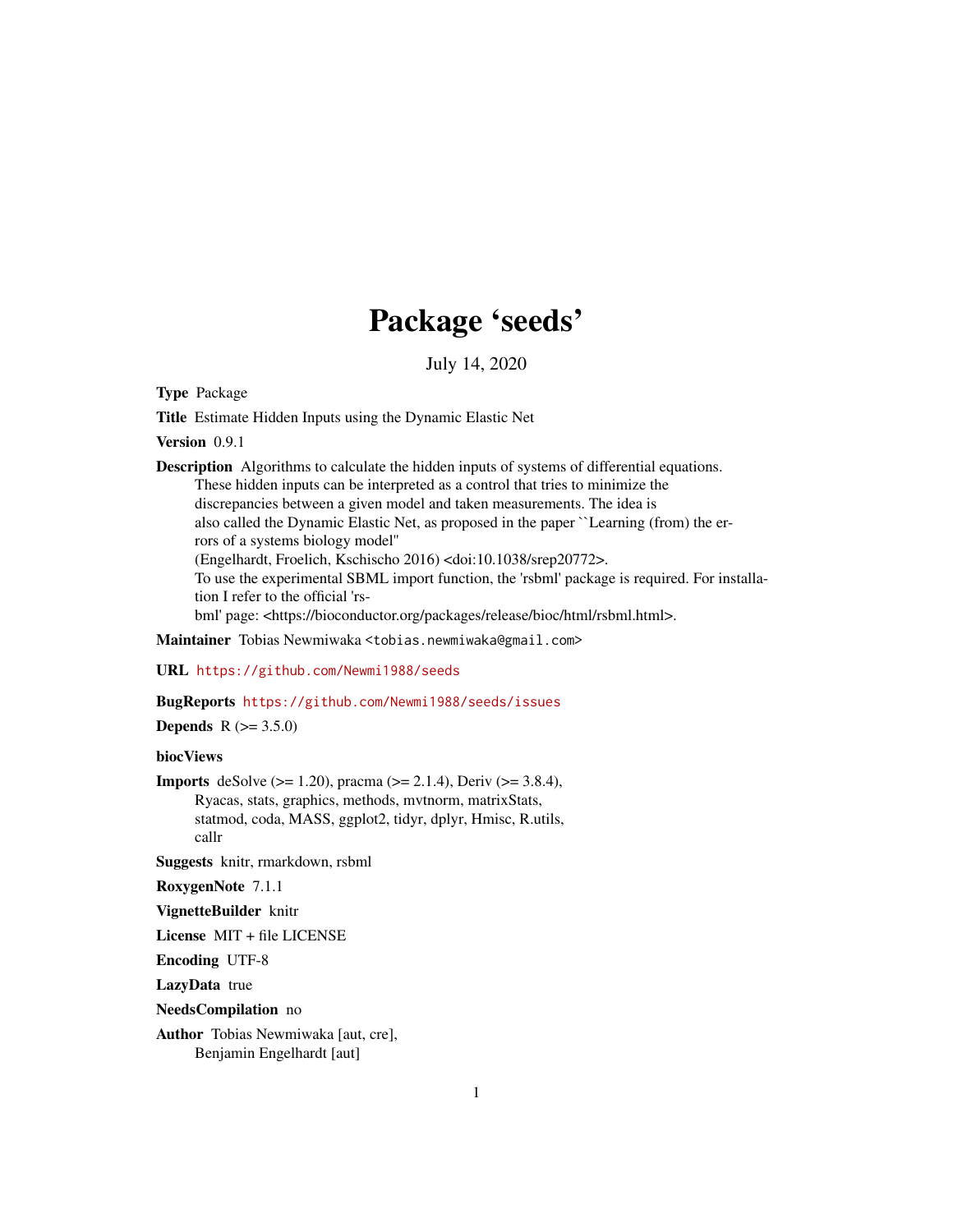Repository CRAN

Date/Publication 2020-07-14 00:00:02 UTC

## R topics documented:

| 3                        |
|--------------------------|
| $\overline{4}$           |
| 6                        |
| $\overline{7}$           |
| $\overline{7}$           |
| 10                       |
| 11                       |
| 12                       |
| 12                       |
| LOGLIKELIHOOD_func<br>13 |
| 14                       |
| 16                       |
| 16                       |
| 17                       |
| 18                       |
| 19                       |
| 20                       |
| 21                       |
| 22                       |
| 23                       |
| 23                       |
| 24                       |
| 24                       |
| 25                       |
| 26                       |
| 27                       |
| 28                       |
| 29                       |
| 30                       |
| 31                       |
| 32                       |
|                          |

**Index**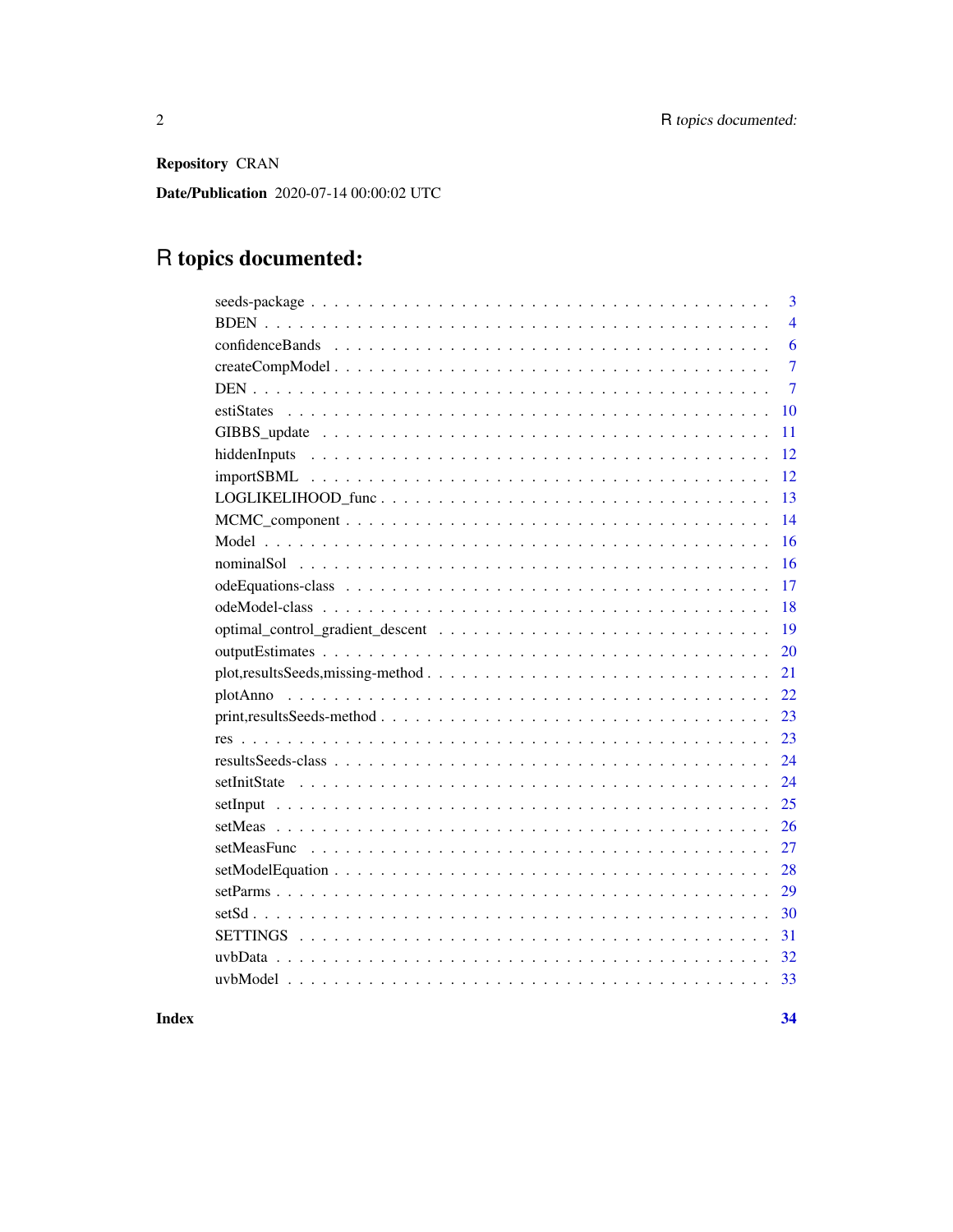<span id="page-2-0"></span>seeds-package *seeds: Estimate Hidden Inputs using the Dynamic Elastic Net*

#### Description

Algorithms to calculate the hidden inputs of systems of differential equations. These hidden inputs can be interpreted as a control that tries to minimize the discrepancies between a given model and taken measurements. The idea is also called the Dynamic Elastic Net, as proposed in the paper "Learning (from) the errors of a systems biology model" (Engelhardt, Froelich, Kschischo 2016) <doi:10.1038/srep20772>. To use the experimental SBML import function, the 'rsbml' package is required. For installation I refer to the official 'rsbml' page: <https://bioconductor.org/packages/release/bioc/html/rsbml.html

#### Details

#### Details

The first algorithm (DEN) calculates the needed equations using the [Deriv](#page-0-0) function of the **Deriv** package. The process is implemented through the use of the S4 class [odeEquations-class](#page-16-1).

The conjugate gradient based algorithm uses a greedy algorithm to estimate a sparse control that tries to minimize the discrepancies between a given 'nominal model given the measurements (e.g from an experiment). The algorithm the [ode](#page-0-0) uses **deSolve** to calculate the hidden inputs w based on the adjoint equations of the ODE-System.

The adjoint equations are calculated using the [ode](#page-0-0) function of the **deSolve** package. For the usage of the algorithm please look into the examples and documentation given for the functions.

The second algorithm is called Bayesian Dynamic Elastic Net (BDEN). The BDEN as a new and fully probabilistic approach, supports the modeler in an algorithmic manner to identify possible sources of errors in ODE based models on the basis of experimental data. THE BDEN does not require pre-specified hyper-parameters. BDEN thus provides a systematic Bayesian computational method to identify target nodes and reconstruct the corresponding error signal including detection of missing and wrong molecular interactions within the assumed model. The method works for ODE based systems even with uncertain knowledge and noisy data.

[DEN](#page-6-1) a greedy algorithm to calculate a sparse control

[BDEN](#page-3-1) a basian mcmc approach

#### Author(s)

Maintainer: Tobias Newmiwaka <tobias.newmiwaka@gmail.com>

Authors:

• Benjamin Engelhardt <engelhar@bit.uni-bonn.de>

#### References

Benjamin Engelhardt, Holger Froehlich, Maik Kschischo Learning (from) the errors of a systems biology model, *Nature Scientific Reports*, 6, 20772, 2016 [https://www.nature.com/article](https://www.nature.com/articles/srep20772)s/ [srep20772](https://www.nature.com/articles/srep20772)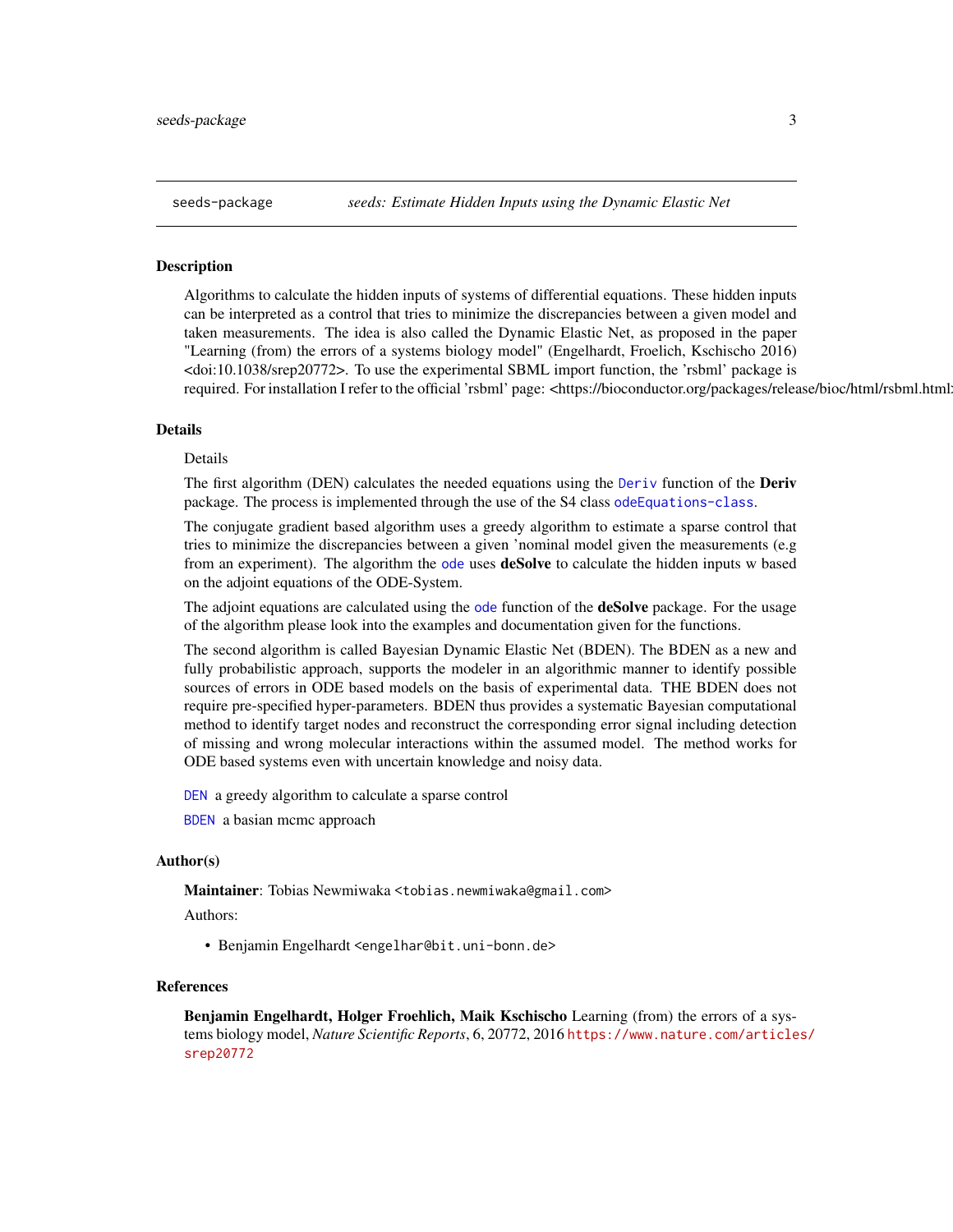## <span id="page-3-0"></span>See Also

Useful links:

- <https://github.com/Newmi1988/seeds>
- Report bugs at <https://github.com/Newmi1988/seeds/issues>

## <span id="page-3-1"></span>BDEN *Bayesian Dynamic Elastic Net*

#### Description

Full Bayesian algorithm to detect hidden inputs in ODE based models.The algorithm is an extension of the Dynamic Elastic Net algorithm (Engelhardt et al. 2016) inspired by the Elastic-Net Regression.

#### Usage

```
BDEN(
 odeModel,
  settings,
 mcmc_component,
  loglikelihood_func,
  gibbs_update,
  ode_sol,
 NegativeStates = FALSE,
  numbertrialsstep = 15,
  numbertrialseps = NA,
  numbertrialinner = 25,
  lambda = 0.001,
  Grad_correct = 0,
  alpha = c(1, 1, 1, 1),beta_{init = c(1, 1, 1, 1),
 printstatesignore = FALSE
\mathcal{L}
```
#### Arguments

| odeModel           | a object of class ode Model from the package seeds. The class saves the details<br>of an experiment for easier manipulation and analysis. |  |
|--------------------|-------------------------------------------------------------------------------------------------------------------------------------------|--|
| settings           | initial model specific settings (automatically calculated based on the nominal<br>model and data)                                         |  |
|                    | mcmc_component sampling algorithm                                                                                                         |  |
| loglikelihood_func |                                                                                                                                           |  |
|                    | likelihood function                                                                                                                       |  |
| gibbs_update       | gibbs algorithm                                                                                                                           |  |
|                    |                                                                                                                                           |  |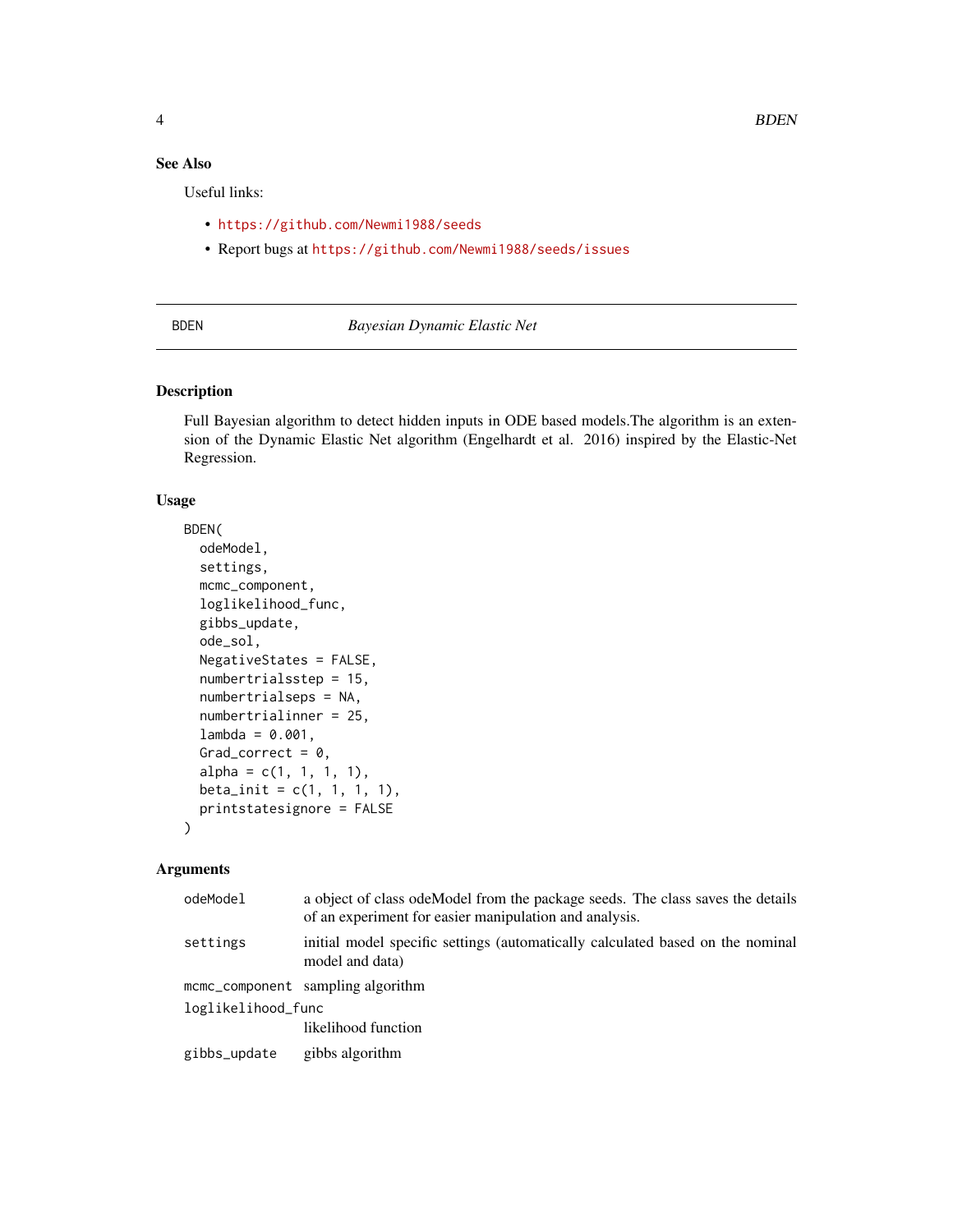#### BDEN 5

| ode_sol           | ode solver                                                                                                                                                   |  |
|-------------------|--------------------------------------------------------------------------------------------------------------------------------------------------------------|--|
|                   | Negative States Negative states are allowed                                                                                                                  |  |
| numbertrialsstep  |                                                                                                                                                              |  |
|                   | number of gibbs updates per time point. This should be at least 10. Values have<br>direct influence on the runtime.                                          |  |
| numbertrialseps   |                                                                                                                                                              |  |
|                   | number of samples per mcmc step. This should be greater than number States*500. Values<br>have direct influence on the runtime.                              |  |
| numbertrialinner  |                                                                                                                                                              |  |
|                   | number of inner samples. This should be greater 15 to guarantee a reasonable<br>exploration of the sample space. Values have direct influnce on the runtime. |  |
| lambda            | initial shrinkage parameter.                                                                                                                                 |  |
| Grad_correct      | correction factor for initial sigma estimate                                                                                                                 |  |
| alpha             | meme tuning parameter (weighting of observed states)                                                                                                         |  |
| beta_init         | meme tuning parameter (weighting of observed states)                                                                                                         |  |
| printstatesignore |                                                                                                                                                              |  |
|                   | states ignored in final output (default = FALSE)                                                                                                             |  |

#### Details

Ordinary differential equations (ODEs) are a popular approach to quantitatively model molecular networks based on biological knowledge. However, such knowledge is typically restricted. Wrongly modeled biological mechanisms as well as relevant external influence factors that are not included into the model likely manifest in major discrepancies between model predictions and experimental data. Finding the exact reasons for such observed discrepancies can be quite challenging in practice. In order to address this issue we suggest a Bayesian approach to estimate hidden influences in ODE based models. The method can distinguish between exogenous and endogenous hidden influences. Thus, we can detect wrongly specified as well as missed molecular interactions in the model. The BDEN as a new and fully probabilistic approach, supports the modeler in an algorithmic manner to identify possible sources of errors in ODE based models on the basis of experimental data. THE BDEN does not require pre-specified hyper-parameters. BDEN thus provides a systematic Bayesian computational method to identify target nodes and reconstruct the corresponding error signal including detection of missing and wrong molecular interactions within the assumed model. The method works for ODE based systems even with uncertain knowledge and noisy data. In contrast to approaches based on point estimates the Bayesian framework incorporates the given uncertainty and circumvents numerical pitfalls which frequently arise from optimization methods (Engelhardt et al. 2017).

For a complete example of the usage take a look into the vignette of the package.

#### Value

returns a results-object with default plot function

#### Examples

data(bden\_uvb)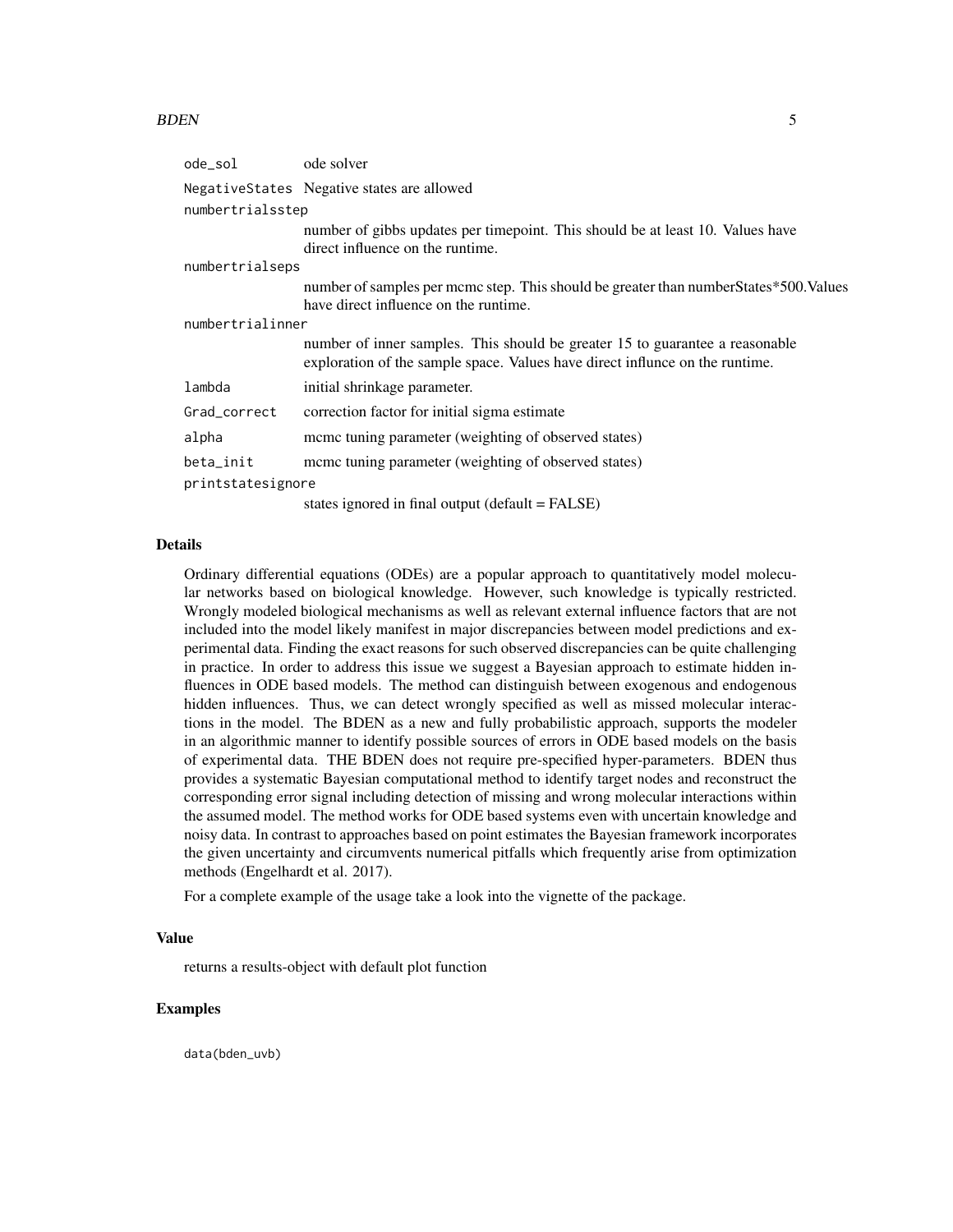```
results < -BDEN(odeModel = Model,
             lambda = .001,beta\_init = c(1,1,1,1,1),
             numbertrialsstep = 15,
             numbertrialseps = 2000,
             numbertrialinner = 10)
```

```
confidenceBands Get the estimated confidence bands for the bayesian method
```
Get the estimated confidence bands for the bayesian method

## Usage

```
confidenceBands(resultsSeeds, slot, ind)
```

```
## S4 method for signature 'list,character,numeric'
confidenceBands(resultsSeeds, slot, ind)
```

```
## S4 method for signature 'list,character,missing'
confidenceBands(resultsSeeds, slot, ind)
```

```
## S4 method for signature 'resultsSeeds, character, missing'
confidenceBands(resultsSeeds, slot, ind)
```
## Arguments

| resultsSeeds | A object of the class results Seeds, which is returned from the algorithms.                                            |
|--------------|------------------------------------------------------------------------------------------------------------------------|
| slot         | Specifies the slot. Options are "states", "hiddenInputs", "outputs"                                                    |
| ind          | A numeric indicating the index of a results Seeds-Object in a list. If not set the<br>last listed object will be used. |

## Value

A dataframe containing the confidence bands of the estiamted states, hidden inputs and outputs

#### Examples

```
data(uvb_res)
```

```
confidenceBands(res, slot = "states", ind = 2)
```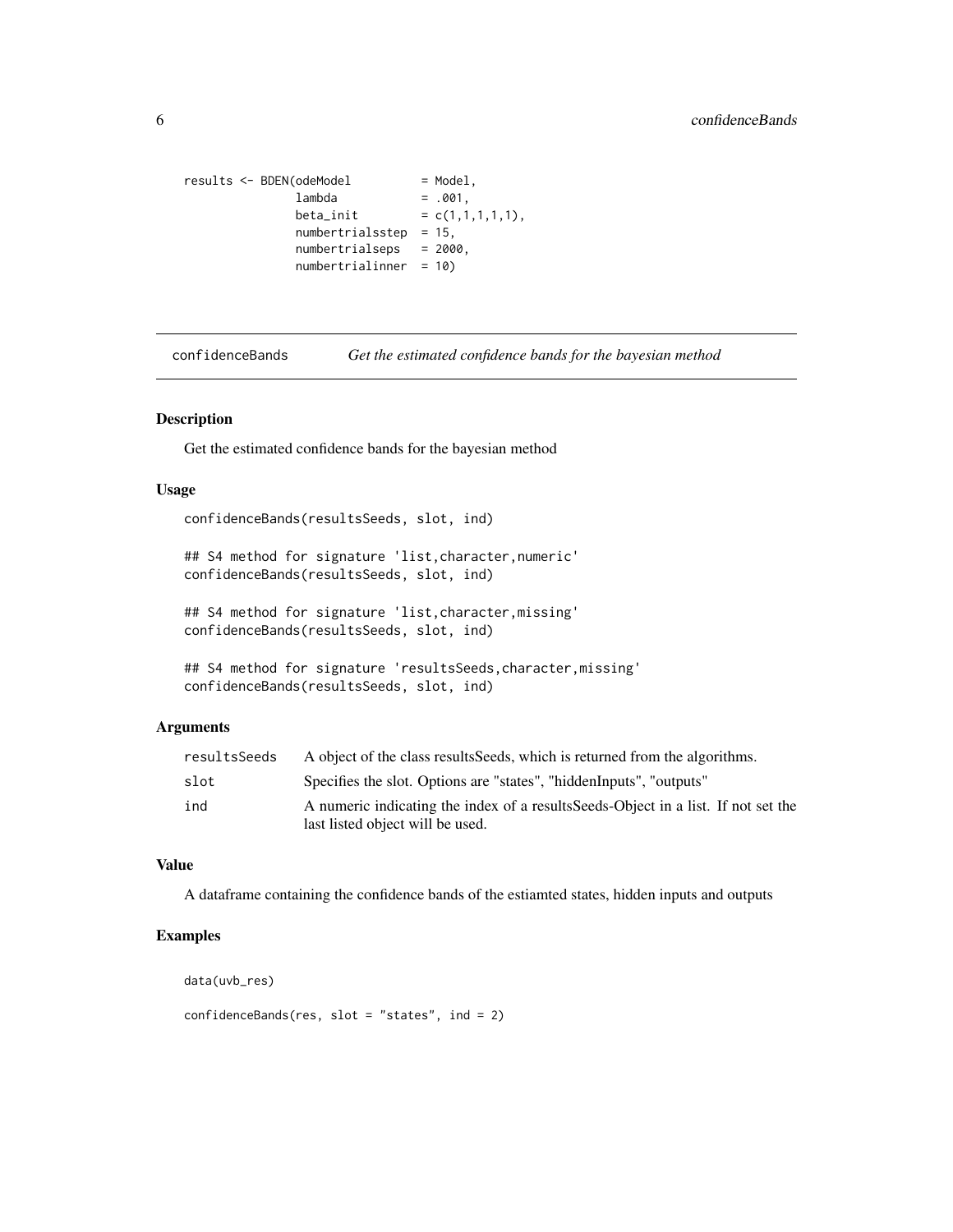<span id="page-6-0"></span>

Writes a c file that can be compiled for faster solution with the [ode](#page-0-0) solver. The file created is formatted to be used with the dynamic elastic net. A hidden input is added to every component of the state vector.

#### Usage

createCompModel(modelFunc, parameters, bden, nnStates)

#### Arguments

| modelFunc  | a R-function that can be solved with deSolve. External input of the system<br>should be declared with 'u'. To ensure that the function is working use the most<br>general state-space representation. |
|------------|-------------------------------------------------------------------------------------------------------------------------------------------------------------------------------------------------------|
| parameters | a vector describing the parameters of the system. If names are missing the func-<br>tion tries to extract the declared parameters from the model function.                                            |
| bden       | a boolean that indicates if the c-file is used for the mcmc algorithm, default value<br>is 'FALSE'                                                                                                    |
| nnStates   | a bit vector indicating the states that should be non negative                                                                                                                                        |

#### Value

None

#### Note

On the usage of compiled code in conjunction with deSolve take a look into the vignette 'R Package deSolve, Writing Code in Compiled Languages' of the package.

<span id="page-6-1"></span>DEN *Greedy method for estimating a sparse solution*

## Description

The sparse gradient dynamic elastic net calculates controls based on a first optimization with gradient descent. IT should result in a sparse vector of hidden inputs. These hidden inputs try to minimize the discrepancy between a given model and the taken measurements.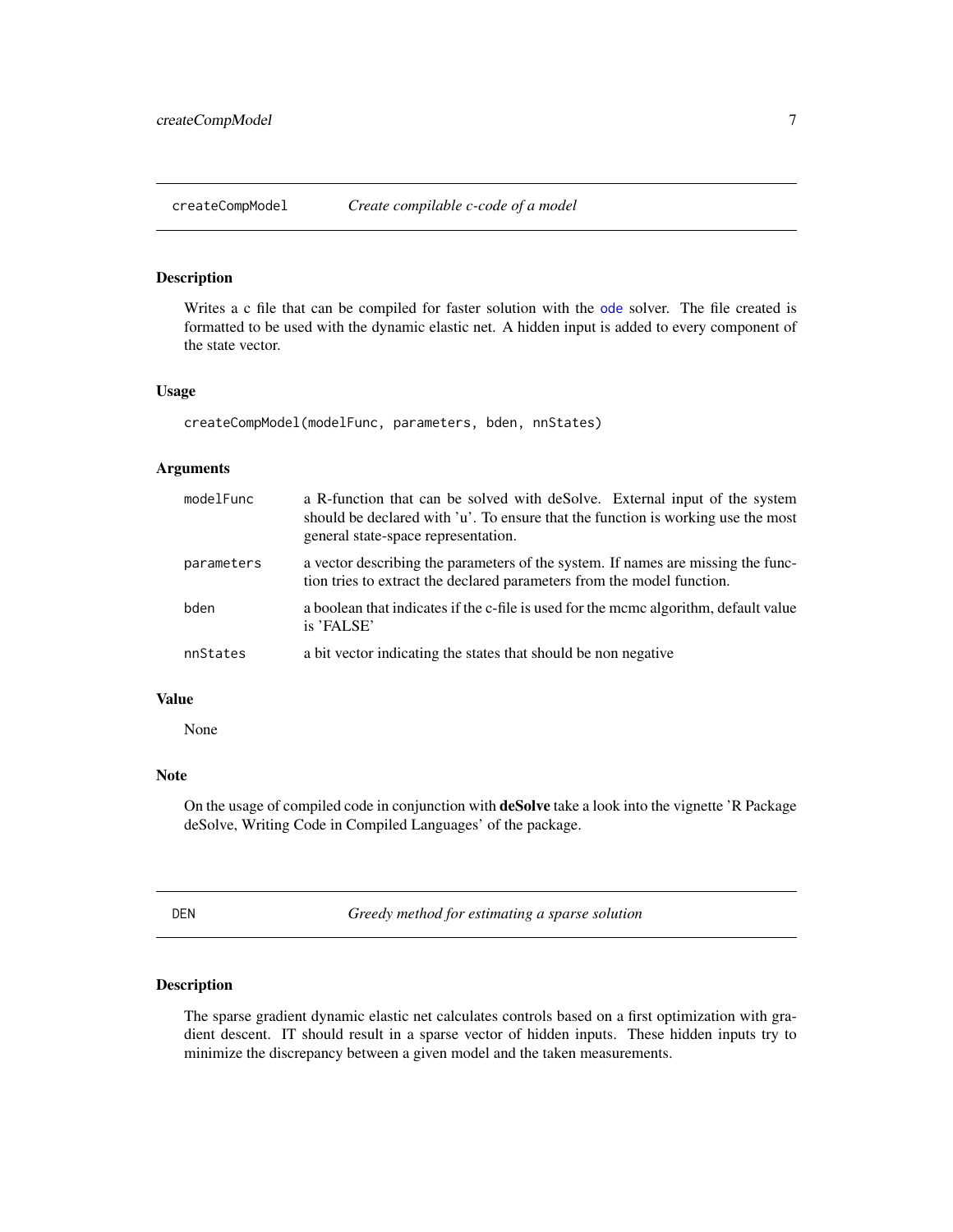## Usage

```
DEN(
 odeModel,
  alphaStep,
 Beta,
  alpha1,
 alpha2,
 x0,
 optW,
 measFunc,
 measData,
  sd,
 epsilon,
 parameters,
  systemInput,
 modelFunc,
 greedyLogical,
 plotEstimates,
  conjGrad,
 cString,
 nnStates,
  verbose
)
```
## Arguments

| odeModel  | a object of class odeMode1 from the package seeds. The class saves the details<br>of an experiment for easier manipulation and analysis.                                                                                                                  |
|-----------|-----------------------------------------------------------------------------------------------------------------------------------------------------------------------------------------------------------------------------------------------------------|
| alphaStep | the starting stepsize for the gradient descent a fitting stepsize will be calculated<br>based on a backtracking line search if the algorithm converges to slow use a<br>bigger stepsize                                                                   |
| Beta      | scaling parameter for the backtracking to approximate the stepsize of the gradi-<br>ent descent. Is set to 0.8 if no value is given to the function                                                                                                       |
| alpha1    | L1-norm parameter of the dynamic elastic net approach, is set to zero for this<br>algorithm                                                                                                                                                               |
| alpha2    | L2-norm parameter of the dynamic elastic net approach used for regulation pur-<br>poses                                                                                                                                                                   |
| x0        | initial state of the ODE system. Can be supplied with the odeModel class.                                                                                                                                                                                 |
| optW      | a vector that indicates for which knots of the network a input should be calcu-<br>lated. The default is all nodes.                                                                                                                                       |
| measFunc  | a R-Function that is used for measurement of the states if the system is not com-<br>pletely measurable; an empty argument will result in the assumption that all<br>states of the system are measurable. Can be supplied by the odeModel parame-<br>ter. |
| measData  | a table that contains the measurements of the experiment. Used to calculate the<br>needed inputs. Can be supplied with the odeModel class.                                                                                                                |

<span id="page-7-0"></span>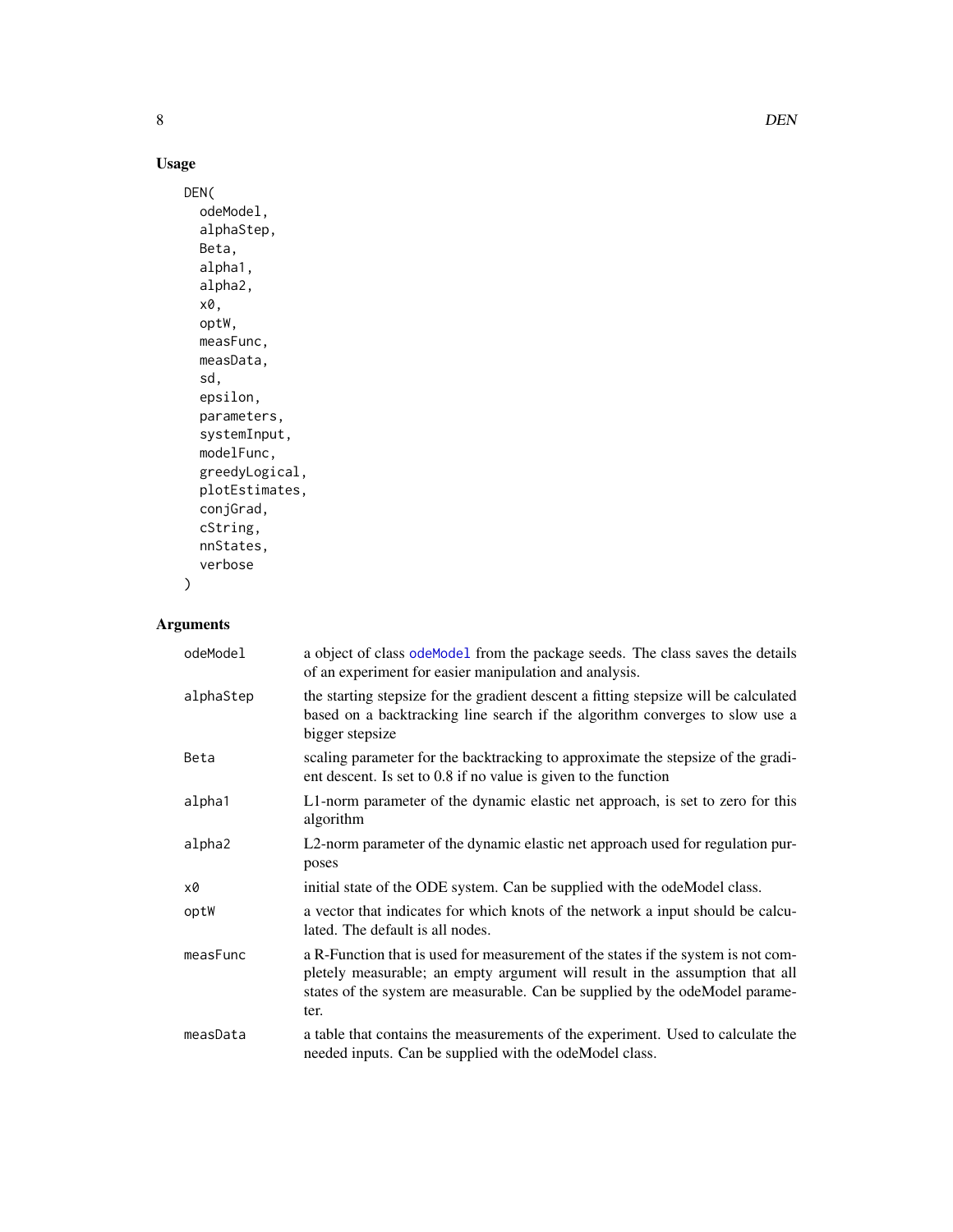DEN 99

| sd            | Standard deviation of the measurement. Is used to weight the errors of the es-<br>timates in the cost function. Optional parameter. Can be supplied with the<br>odeModel class. Should contain the time in the first column |
|---------------|-----------------------------------------------------------------------------------------------------------------------------------------------------------------------------------------------------------------------------|
| epsilon       | parameter that defines the stopping criteria for the algorithm, in this case percent<br>change in cost function J[w]                                                                                                        |
| parameters    | vector or named vector that contains the parameters of the ODE equation. Can<br>be supplied with the odeModel class.                                                                                                        |
| systemInput   | A dataset that describes the external input of the system. The time steps should<br>be given in the first column for the interpolation.                                                                                     |
| modelFunc     | a R-Function that states the ODE system for which the hidden inputs should be<br>calculated. Can be supplied with the odeModel class.                                                                                       |
| greedyLogical | a boolean that states if the greedy approach should be used; if set to FALSE the<br>algorithm will only use perform a calculation of the inputs for all knots without<br>a sparse solution                                  |
| plotEstimates | boolean that indicated if the current estimate should be plotted.                                                                                                                                                           |
| conjGrad      | Boolean that indicates the usage of conjugate gradient method over the normal<br>steepest descent. Defaults to true if not specified.                                                                                       |
| cString       | Optional parameter: A string that represents constants, can be used to calculate<br>a hidden input for a component that gradient is zero.                                                                                   |
| nnStates      | A bit vector indicating the states that should be non negative. Default behaviour<br>will calculate positive and negative states. Can be supplied with the odeModel<br>class.                                               |
| verbose       | Boolean indicating if an output in the console should be created to display the<br>gradient descent steps                                                                                                                   |

## Details

This algorithm uses a greedy approach to calculate the hidden inputs. Starting with a first estimation of the hidden inputs the algorithm tries to optimize set of hidden inputs based on the area under the curve from the first run. The algorithm stops if a set of hidden gives a lower cost than a set with additional hidden inputs.

For a complete example of the usage take a look into the vignette of the package.

## Value

returns a list of results objects. The default plot function can be used to plot the results.

## Examples

```
data(uvbModel)
```

```
results <- DEN(odeModel = uvbModel, alphaStep = 500, alpha2 = 0.0001,
               epsilon = 0.2, plotEstimates = TRUE)
```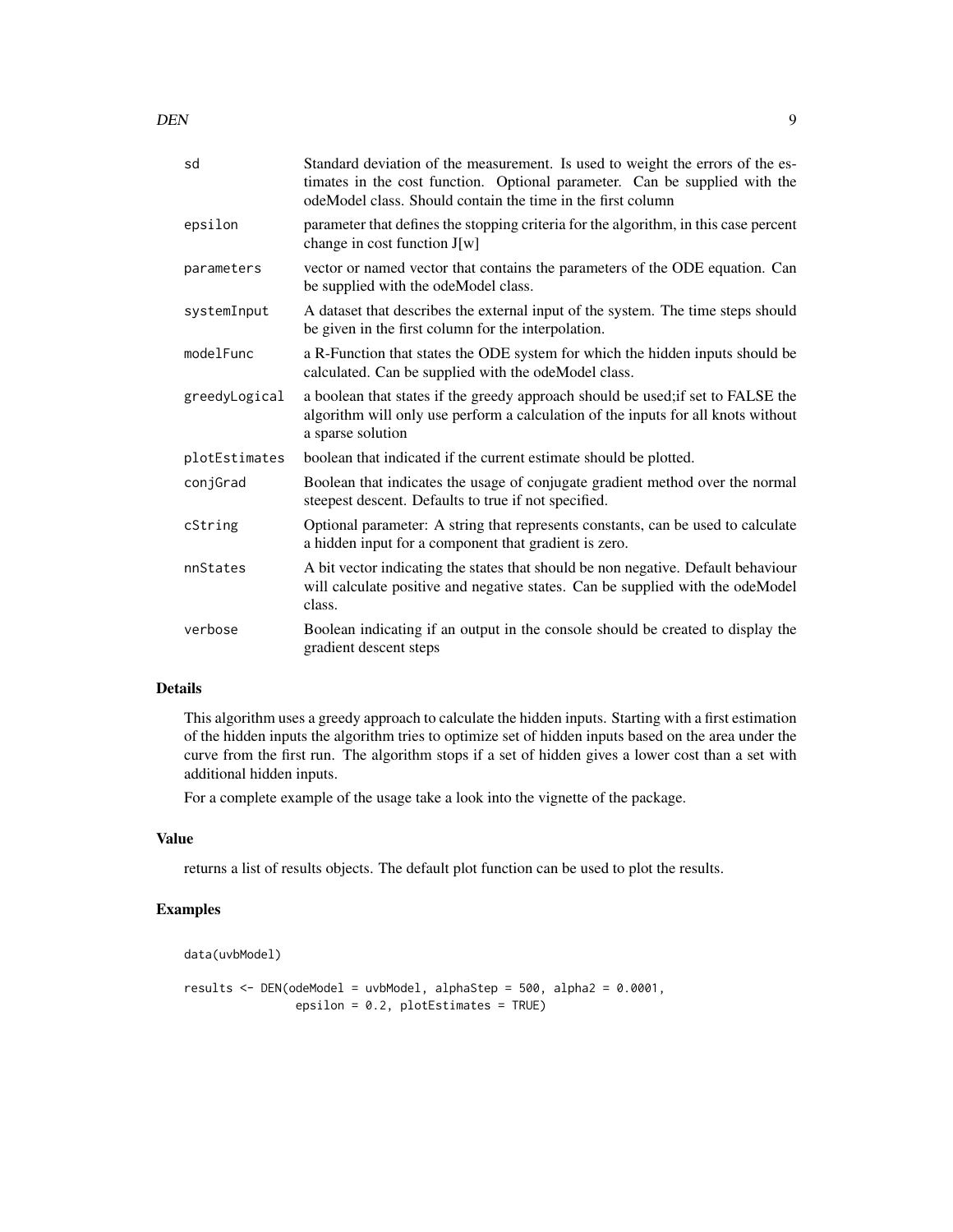<span id="page-9-0"></span>

Get the estimated states

## Usage

estiStates(resultsSeeds, ind)

## S4 method for signature 'list,numeric' estiStates(resultsSeeds, ind)

## S4 method for signature 'list,missing' estiStates(resultsSeeds, ind)

## S4 method for signature 'resultsSeeds,missing' estiStates(resultsSeeds, ind)

## Arguments

| resultsSeeds | A object of the class results Seeds, which is returned from the algorithms.                                            |
|--------------|------------------------------------------------------------------------------------------------------------------------|
| ind          | A numeric indicating the index of a results Seeds-Object in a list. If not set the<br>last listed object will be used. |

## Value

Dataframe containing the estimated states

## Examples

```
data(uvb_res)
```
estiStates(res)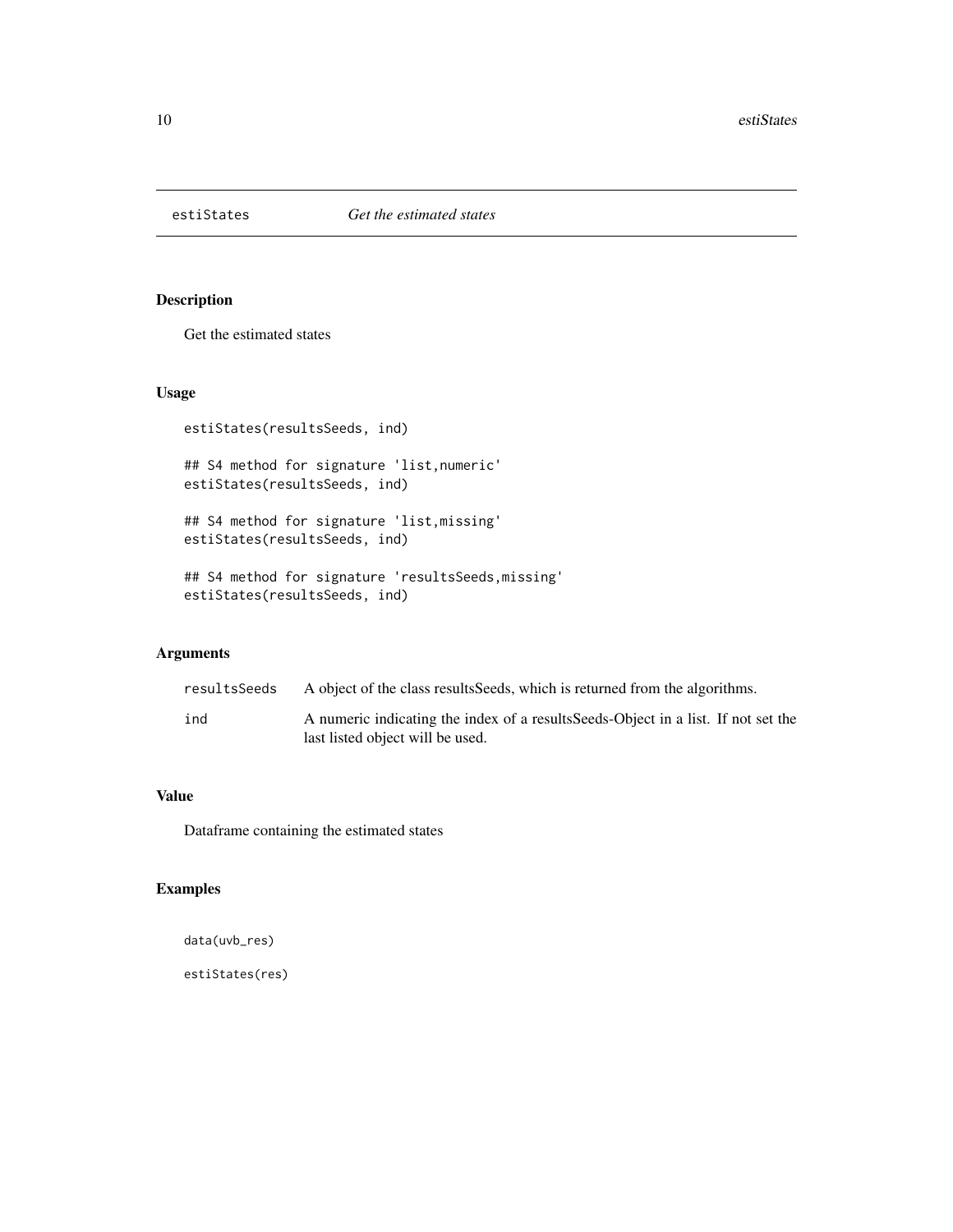<span id="page-10-0"></span>

Algorithm implemented according to Engelhardt et al. 2017. The BDEN defines a conditional Gaussian prior over each hidden input. The scale of the variance of the Gaussian prior is a strongly decaying and smooth distribution peaking at zero, which depends on parameters Lambda2, Tau and Sigma. The parameter Tau is itself given by an exponential distribution (one for each component of the hidden influence vector) with parameters Lambda1. In consequence, sparsity is dependent on the parameter vector Lambda1, whereas smoothness is mainly controlled by Lambda2. These parameters are drawn from hyper-priors, which can be set in a non-informative manner or with respect to prior knowledge about the degree of shrinkage and smoothness of the hidden influences (Engelhardt et al. 2017).

#### Usage

GIBBS\_update(D, EPS\_inner, R, ROH, SIGMA\_0, n, SIGMA, LAMBDA2, LAMBDA1, TAU)

#### Arguments

| D          | diagonal weight matrix of the current Gibbs step                                                          |
|------------|-----------------------------------------------------------------------------------------------------------|
| EPS_inner  | row-wise vector of current hidden influences [tn,tn+1]                                                    |
| R          | parameter for needed for the Gibbs update (for details see Engelhardt et al.<br>2017)                     |
| <b>ROH</b> | parameter for needed for the Gibbs update (for details see Engelhardt et al.<br>2017)                     |
| SIGMA_0    | prior variance of the prior for the hidden influences                                                     |
| n          | number of system states                                                                                   |
| SIGMA      | current variance of the prior for the hidden influences (calculated during the<br>Gibbs update)           |
| LAMBDA2    | current parameter (smoothness) needed for the Gibbs update (for details see<br>Engelhardt et al. 2017)    |
| LAMBDA1    | current parameter (sparsity) needed for the Gibbs update (for details see Engel-<br>hardt et al. $2017$ ) |
| TAU        | current parameter (smoothness) needed for the Gibbs update (for details see<br>Engelhardt et al. 2017)    |

#### Details

The function can be replaced by an user defined version if necessary

#### Value

A list of updated Gibbs parameters; i.e. Sigma, Lambda1, Lambda2, Tau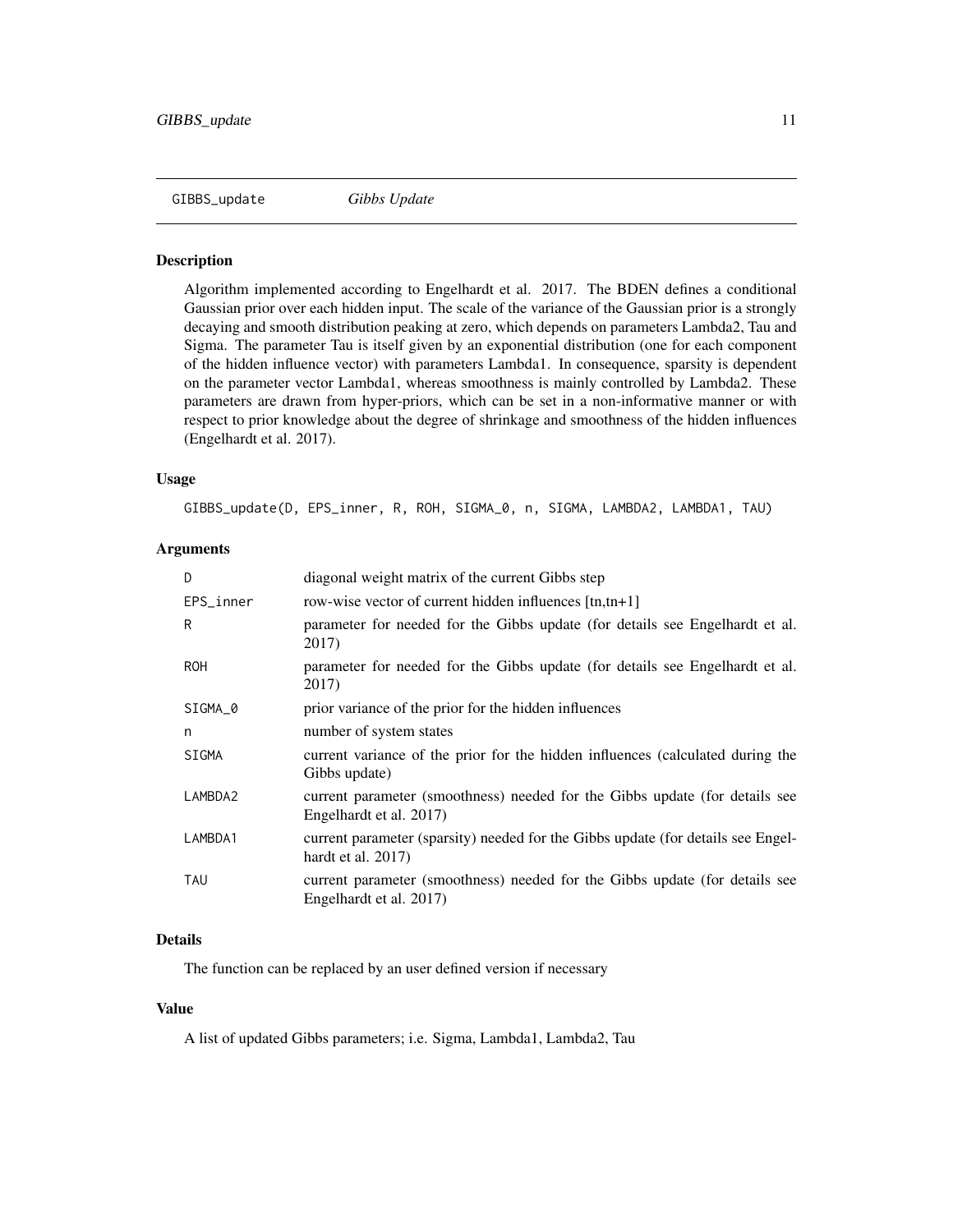<span id="page-11-0"></span>

Get the estimated hidden inputs

#### Usage

```
hiddenInputs(resultsSeeds, ind)
```
## S4 method for signature 'list,numeric' hiddenInputs(resultsSeeds, ind)

## S4 method for signature 'list,missing' hiddenInputs(resultsSeeds, ind)

## S4 method for signature 'resultsSeeds,missing' hiddenInputs(resultsSeeds, ind)

#### Arguments

| resultsSeeds | A object of the class 'results Seeds', which is returned from the algorithms.        |
|--------------|--------------------------------------------------------------------------------------|
| ind          | A numeric indicating the index of a 'results Seeds'-Object in a list. If not set the |
|              | last listed object will be used.                                                     |

## Value

Dataframe containing the estimated hidden inputs

## Examples

data(uvb\_res)

hiddenInputs(res[[2]])

importSBML *Import SBML Models using the Bioconductor package 'rsbml'*

## Description

A simple function for importing sbml models from a extensive markup language file.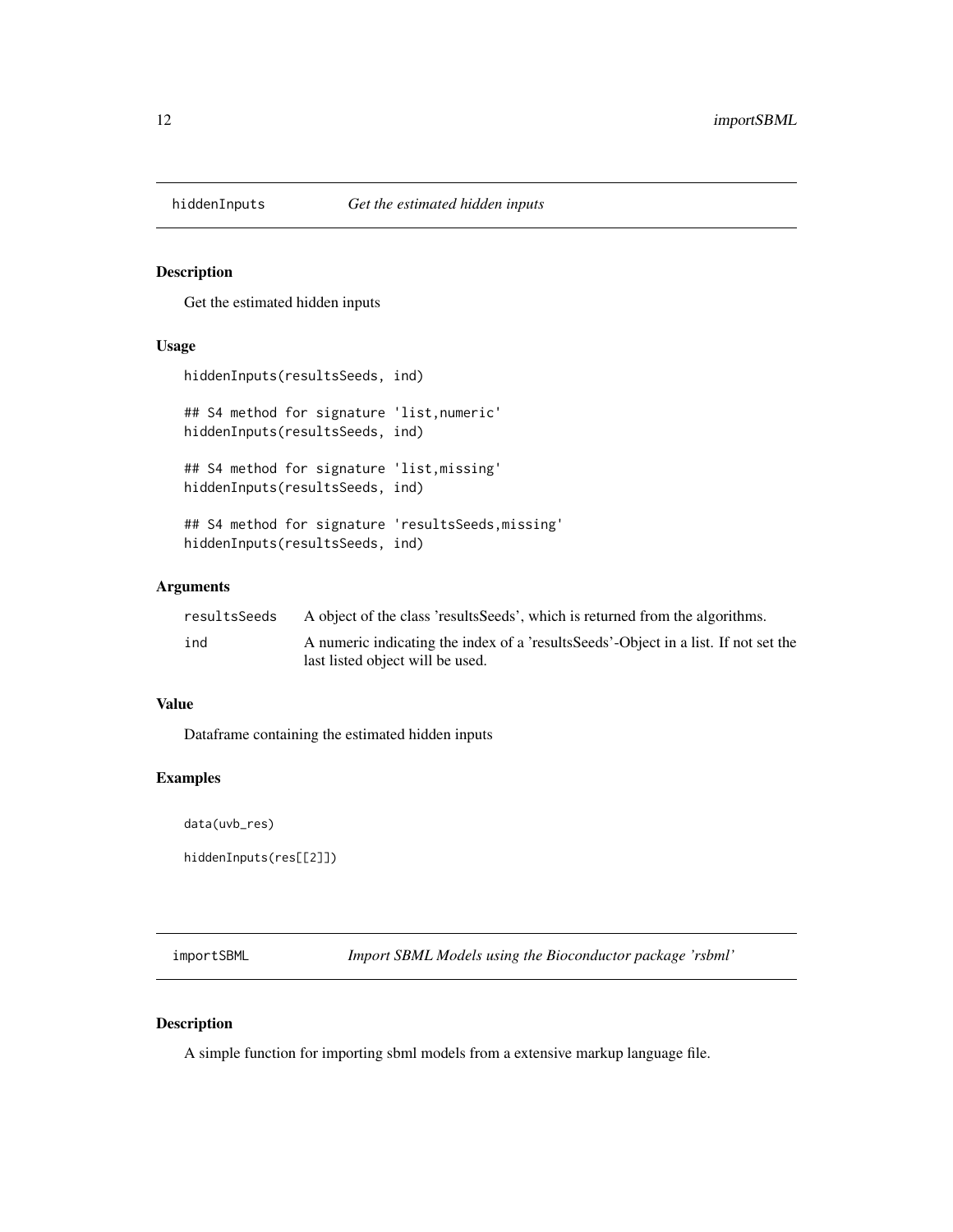## <span id="page-12-0"></span>LOGLIKELIHOOD\_func 13

## Usage

importSBML(filename, times, meas\_input)

## Arguments

| filename   | name of the import file. Should be located in the working directory. |
|------------|----------------------------------------------------------------------|
| times      | timestep at which the function should be evaluated                   |
| meas_input | measurements have to be given in order to analyze the data           |

#### Value

returns a odeModel object

## Examples

## Not run:

```
t <- uvbData[,1]
y \leftarrow uvbbA[, 1:3]
modelFile <- system.file("extdata","BIOMD0000000545_url.xml", package = "seeds")
# generate an odeModel object
uvb \leq importSBML(modelFile, times = t, meas = y)
```
## End(Not run)

LOGLIKELIHOOD\_func *Calculates the Log Likelihood for a new sample given the current state (i.e. log[L(G|x)P(G)])*

## Description

Algorithm implemented according to Engelhardt et al. 2017. The function can be replaced by an user defined version if necessary.

#### Usage

```
LOGLIKELIHOOD_func(
  pars,
  Step,
  OBSERVATIONS,
  x_0,
  parameters,
 EPS_inner,
```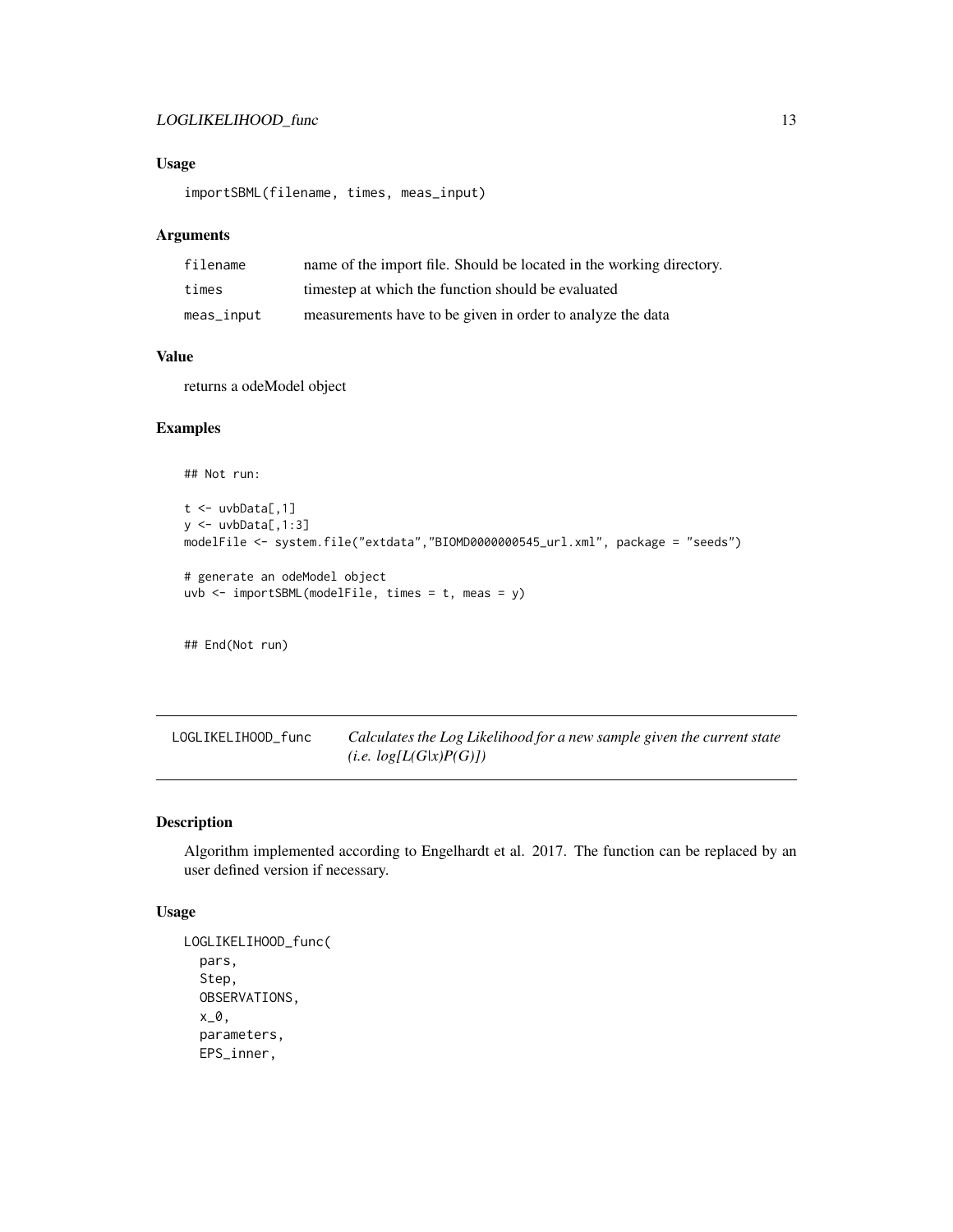```
INPUT,
 D,
 GIBBS_PAR,
 k,
 MU_JUMP,
 SIGMA_JUMP,
 eps_new,
 objectivfunc
)
```
## Arguments

| pars          | sampled hidden influence for state $k$ (w_new) at time tn+1                                           |
|---------------|-------------------------------------------------------------------------------------------------------|
| Step          | time step of the sample algorithm corresponding to the given vector of time<br>points                 |
| OBSERVATIONS  | observed values at the given time step/point                                                          |
| $x_0$         | initial values at the given time step/point                                                           |
| parameters    | model parameters estimates                                                                            |
| EPS_inner     | current hidden inputs at time tn                                                                      |
| <b>INPUT</b>  | discrete input function e.g. stimuli                                                                  |
| D             | diagonal weight matrix of the current Gibbs step                                                      |
| GIBBS_PAR     | GIBBS_PAR[["BETA"]] and GIBBS_PAR[["ALPHA"]]; prespecified or calcu-<br>lated vector of state weights |
| k             | number state corresponding to the given hidden influence (w_new)                                      |
| MU_JUMP       | mean of the normal distributed proposal distribution                                                  |
| SIGMA_JUMP    | variance of the normal distributed proposal distribution                                              |
| eps_new       | current sample vector of the hidden influences (including all states)                                 |
| objectivfunc, | link function to match observations with modeled states                                               |

## Value

returns the log-likelihood for two given hidden inputs

MCMC\_component *Componentwise Adapted Metropolis Hastings Sampler*

## Description

Algorithm implemented according to Engelhardt et al. 2017.

<span id="page-13-0"></span>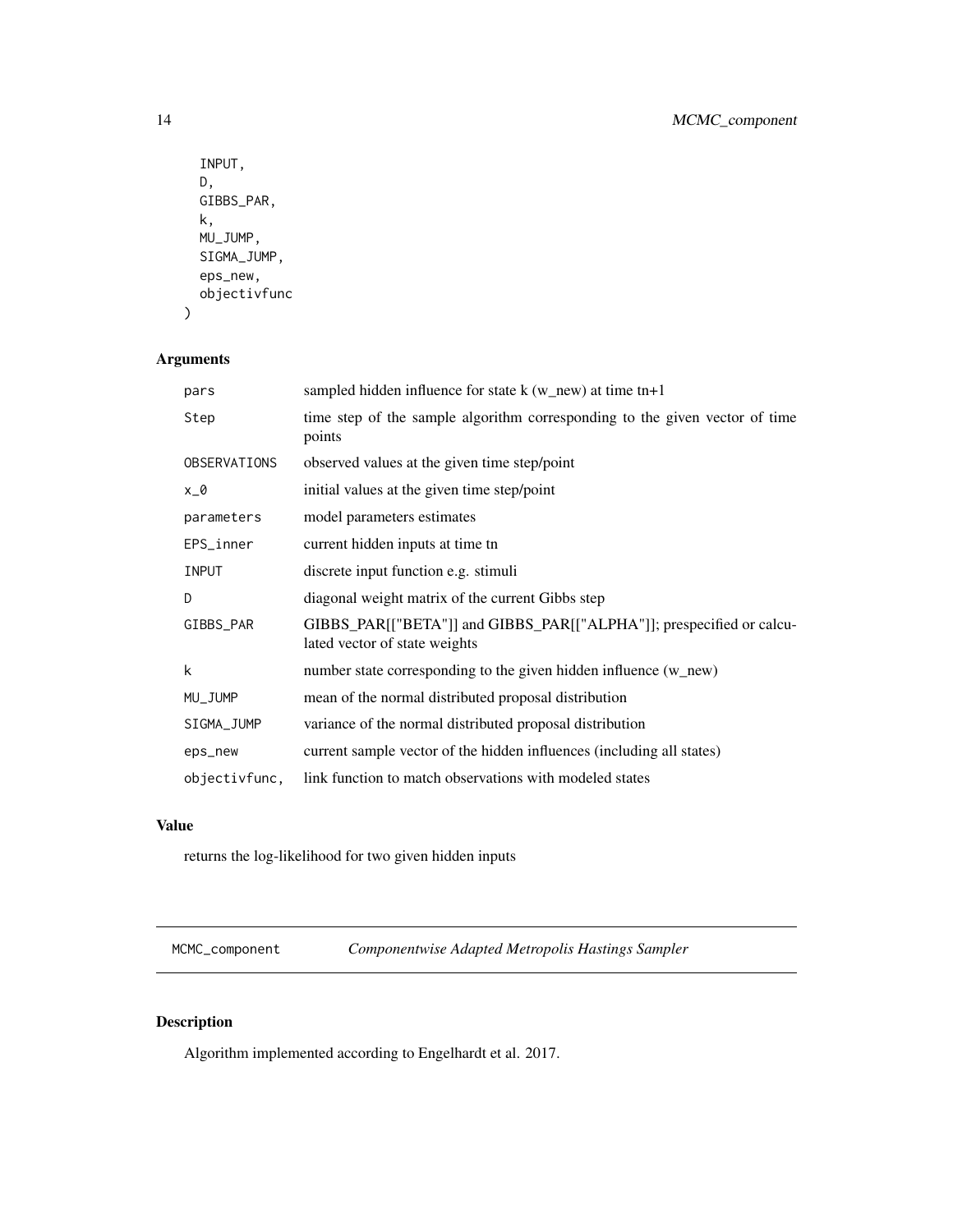## MCMC\_component 15

## Usage

```
MCMC_component(
  LOGLIKELIHOOD_func,
  STEP_SIZE,
  STEP_SIZE_INNER,
  EPSILON,
  JUMP_SCALE,
  STEP,
  OBSERVATIONS,
  Y0,
  INPUTDATA,
  PARAMETER,
  EPSILON_ACT,
  SIGMA,
  DIAG,
  GIBBS_par,
  N,
  BURNIN,
  objective
```

```
)
```
## Arguments

| LOGLIKELIHOOD_func |                                                                                                                                                              |
|--------------------|--------------------------------------------------------------------------------------------------------------------------------------------------------------|
|                    | likelihood function                                                                                                                                          |
| STEP_SIZE          | number of samples per mcmc step. This should be greater than number States*500. Values<br>have direct influence on the runtime.                              |
| STEP_SIZE_INNER    |                                                                                                                                                              |
|                    | number of inner samples. This should be greater 15 to guarantee a reasonable<br>exploration of the sample space. Values have direct influnce on the runtime. |
| EPSILON            | vector of hidden influences (placeholder for customized version)                                                                                             |
| JUMP_SCALE         | ODE system                                                                                                                                                   |
| <b>STEP</b>        | time step of the sample algorithm corresponding to the given vector of time<br>points                                                                        |
| OBSERVATIONS       | observed state dynamics e.g. protein concentrations                                                                                                          |
| Y0                 | initial values of the system                                                                                                                                 |
| INPUTDATA          | discrete input function e.g. stimuli                                                                                                                         |
| PARAMETER          | model parameters estimates                                                                                                                                   |
| EPSILON_ACT        | vector of current hidden influences                                                                                                                          |
| SIGMA              | current variance of the prior for the hidden influences (calculated during the<br>Gibbs update)                                                              |
| DIAG               | diagonal weight matrix of the current Gibbs step                                                                                                             |
| GIBBS_par          | GIBBS_PAR[["BETA"]] and GIBBS_PAR[["ALPHA"]]; prespecified or calcu-<br>lated vector of state weights                                                        |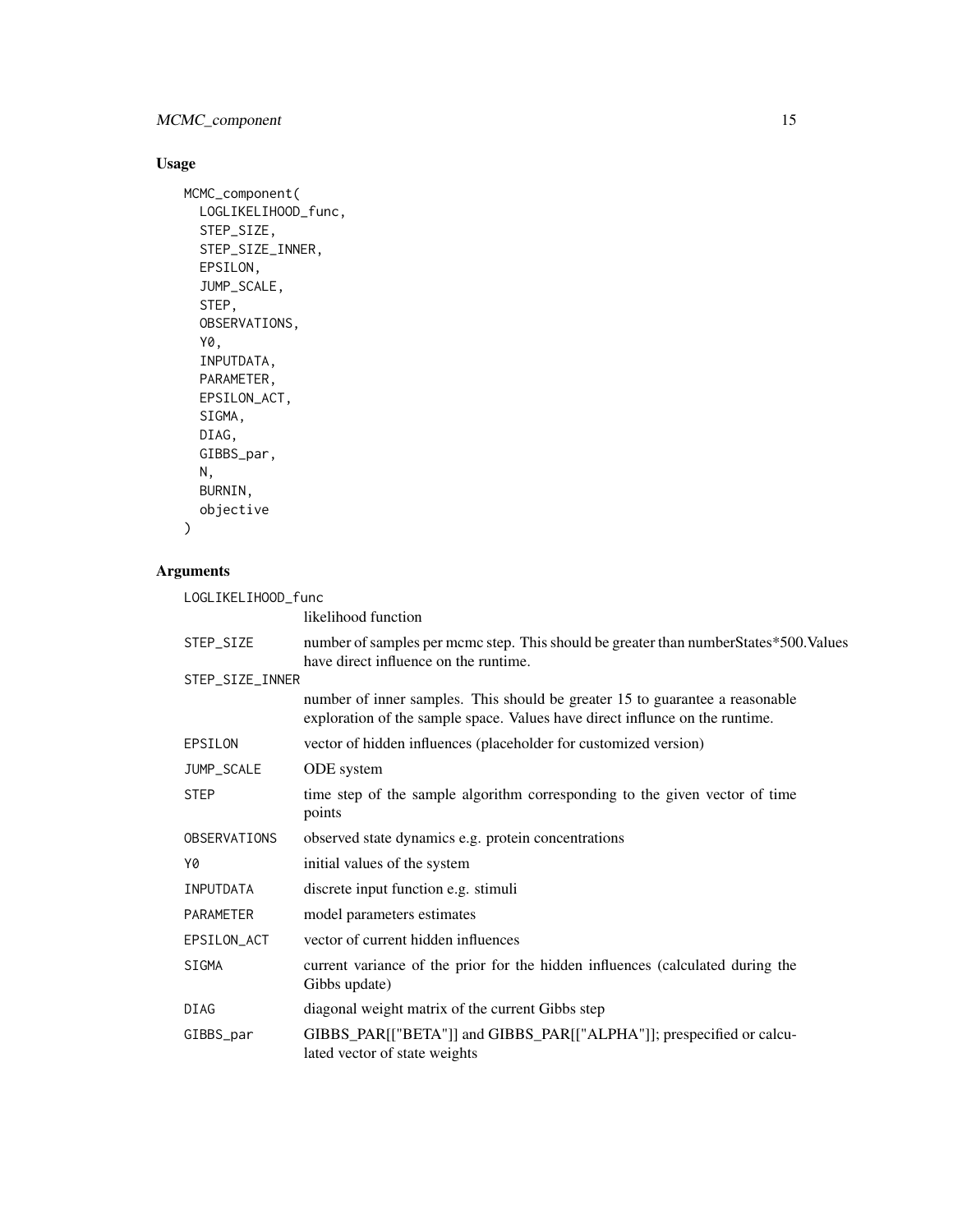#### <span id="page-15-0"></span>16 nominalSol

| Ν         | number of system states                    |
|-----------|--------------------------------------------|
| BURNIN    | number of dismissed samples during burn-in |
| objective | objective function                         |

## Details

The function can be replaced by an user defined version if necessary

## Value

A matrix with the sampled hidden inputs (row-wise)

Model *Test dataset for demonstrating the bden algorithm.*

## Description

Dataset is identical with the example for the bden algorithm from the vignette. It contains an object of odeModel that describes the uvb network.

#### Usage

data(bden\_uvb)

#### Format

An object of class odeModel of length 1.

nominalSol *Calculate the nominal solution of the model*

#### Description

After an model is defined it can be evaluated. This returns the numerical solution for the state equation before hidden inputs are calculated.

### Usage

```
nominalSol(odeModel)
```

```
## S4 method for signature 'odeModel'
nominalSol(odeModel)
```
#### Arguments

odeModel a object of the class ode model describing the experiment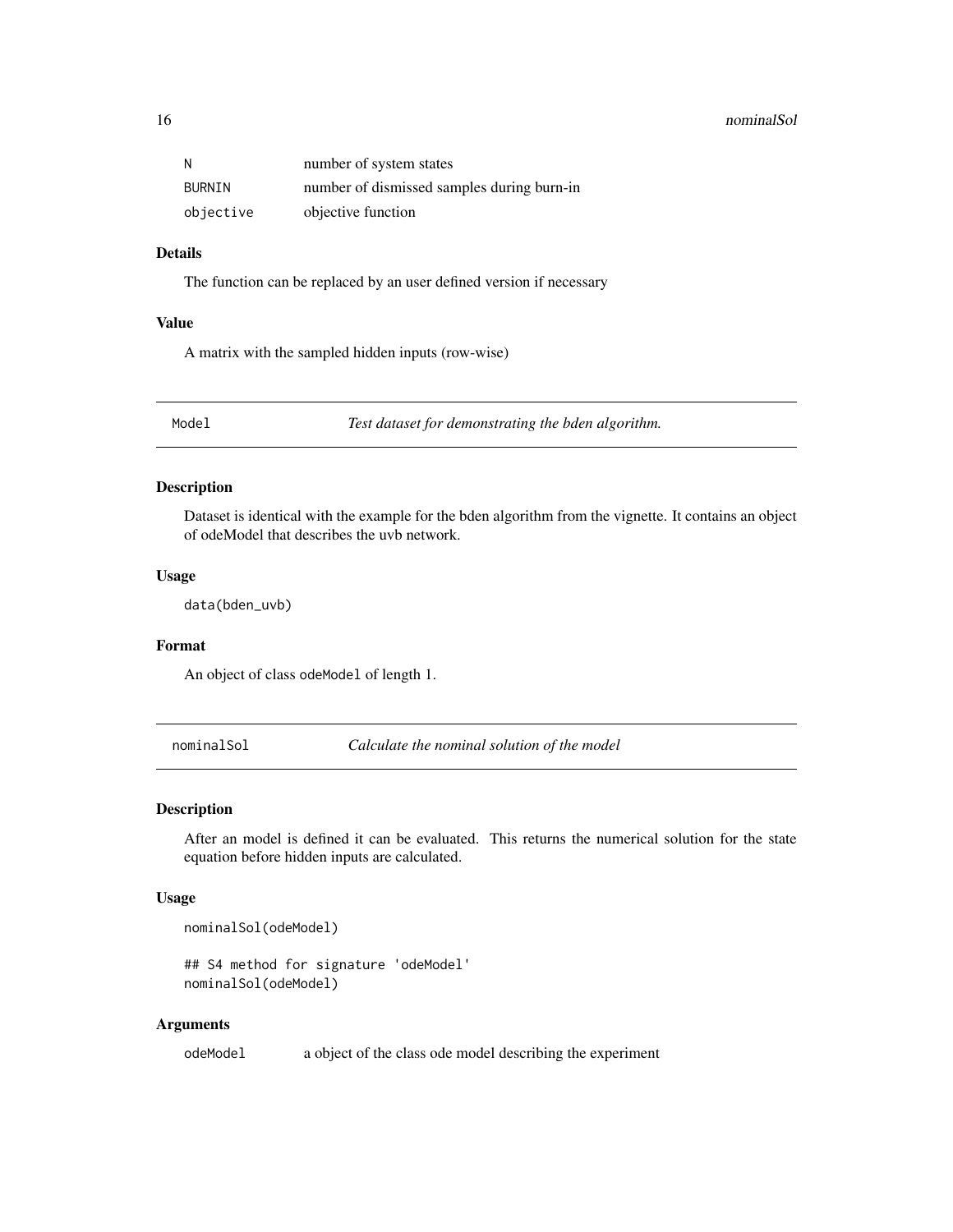## <span id="page-16-0"></span>odeEquations-class 17

#### Value

a matrix with the numeric solution to the nominal ode equation

## Examples

```
lotka_voltera <- function (t, x, parameters) {
with(as.list(c(x,parameters)), {
dx1 = x[1]*(alpha - betaxx[2])dx2 = -x[2]*(gamma - e|detaxx[1])return(list(c(dx1, dx2)))
})
}
pars \leq c(alpha = 2, beta = .5, gamma = .2, delta = .6)
init\_state \leq c(x1 = 10, x2 = 10)time \leq - seq(0, 100, by = 1)
lotVolModel = odeModel(func = lotka_voltera, parms = pars, times = time, y = init_state)
nominalSol(lotVolModel)
```
<span id="page-16-1"></span>odeEquations-class *A S4 class used to handle formatting ODE-Equation and calculate the needed functions for the seeds-algorithm*

#### Description

A S4 class used to handle formatting ODE-Equation and calculate the needed functions for the seeds-algorithm

## Value

Returns a s4 class object containing the needed equations for the costate equation

#### **Slots**

modelStr a vector of strings describing the ODE

measureStr a vector of strings representing the equation of the measurement function

origEq a vector of strings containing the original model function

measureFunction a vector of strings containing the original measurement function

costateEq a vector of strings describing the costate equation

JhT a matrix of strings describing the jacobian matrix of the measurement function

jacobian a matrix of strings representing the jacobian matrix model equations

costFunction a string containing the cost function

hamiltonian a string representing the Hamilton function of the model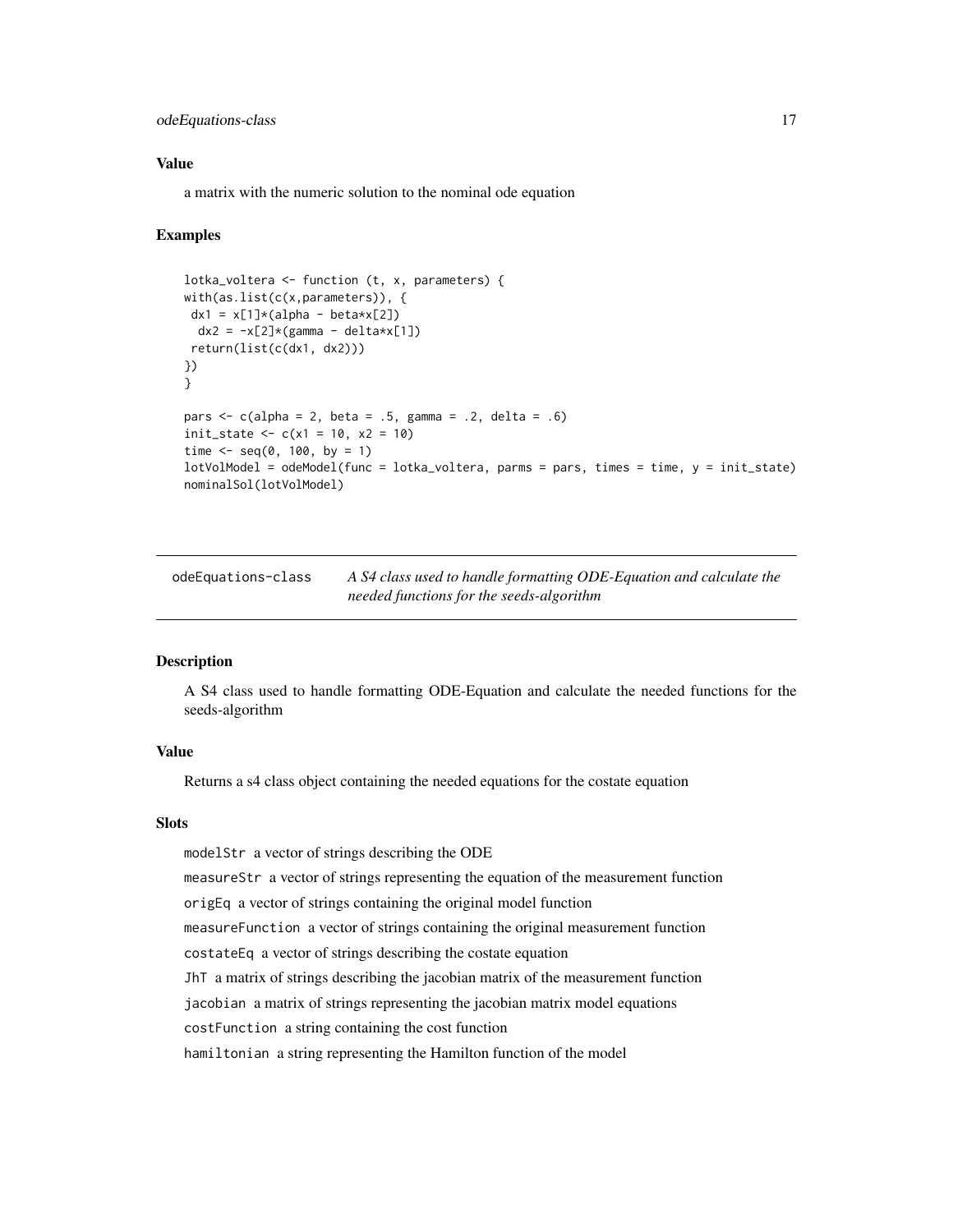<span id="page-17-0"></span>dynamicElasticNet boolean that indicates if the system equation should be calculated for the dynamic elastic net

parameters parameters of the model

cond a slot to save conditionals in equations, which are used for formatting the c files

nnStates vector indicating which states should have a non negative solution

odeModel-class *A class to store the important information of an model.*

#### <span id="page-17-1"></span>Description

The slots are used to store the important information of an model. The class is used to create object for the two algorithms implemented in seeds. Methods are implemented to easily calculate the nominal solution of the model and change the details of the saved model. The numerical solutions are calculated using the **deSolve** - package.

#### Value

an object of class odeModel which defines the model

#### **Slots**

- func A funtion containing the ode-equations of the model. For syntax look at the given examples of the deSolve package.
- times timesteps at which the model should be evaluated
- parms the parameters of the model
- input matrix containing the inputs with the time points
- measFunc function that converts the output of the ode solution
- y initial (state) values of the ODE system, has to be a vector
- meas matrix with the (experimental) measurements of the system
- sd optional standard deviations of the measurements, is used by the algorithms as weights in the costfunction

custom customized link function

nnStates bit vector that indicates if states should be observed by the root function

nnTollerance tolerance at which a function is seen as zero

resetValue value a state should be set to by an event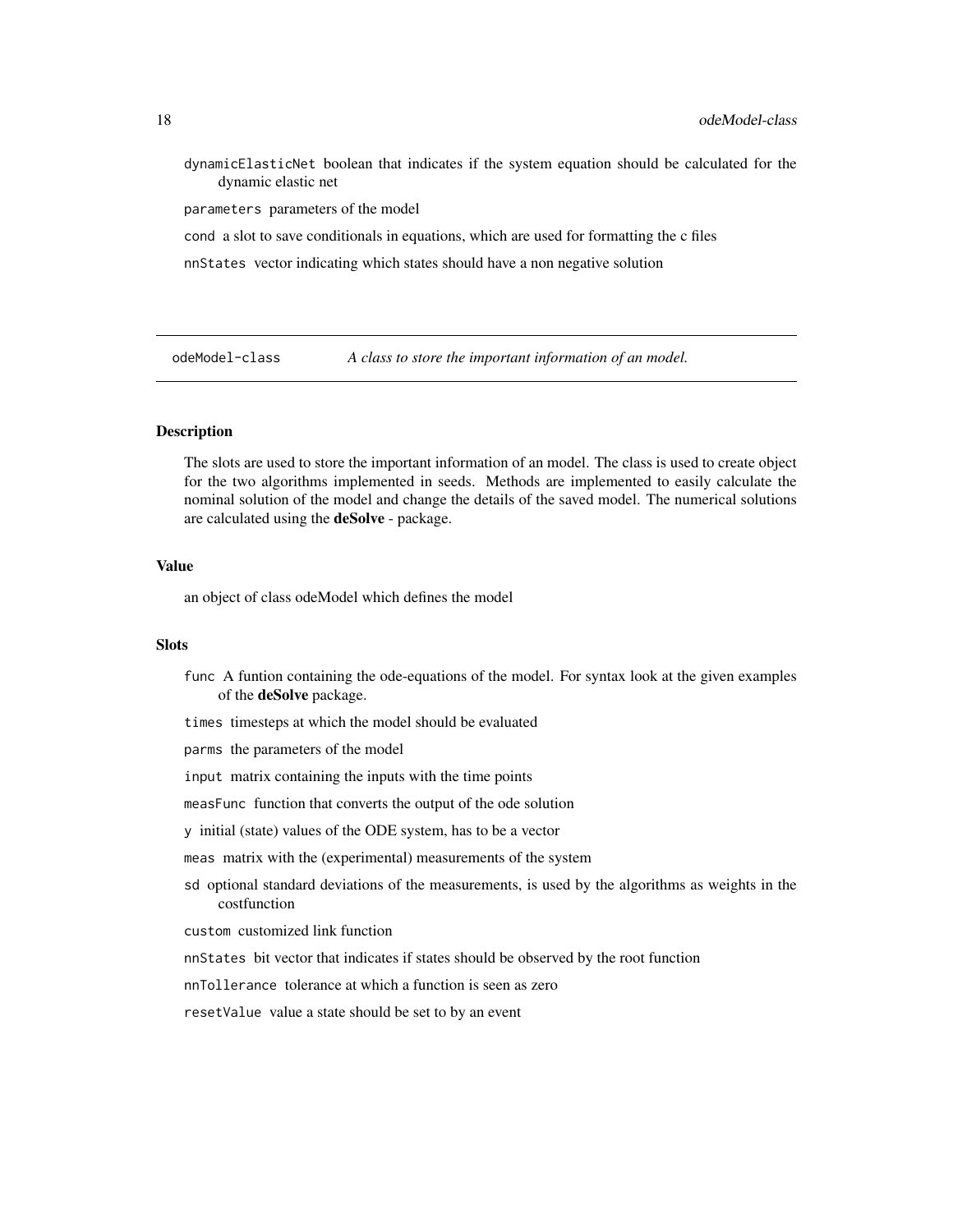<span id="page-18-0"></span>optimal\_control\_gradient\_descent

*estimating the optimal control using the dynamic elastic net*

## Description

estimating the optimal control using the dynamic elastic net

## Usage

```
optimal_control_gradient_descent(
  alphaStep,
  armijoBeta,
 x0,
  parameters,
  alpha1,
  alpha2,
 measData,
  constStr,
  SD,
 modelFunc,
 measFunc,
 modelInput,
 optW,
 origAUC,
 maxIteration,
 plotEsti,
  conjGrad,
  eps,
  nnStates,
  verbose
)
```
## Arguments

| alphaStep  | starting value of the stepsize for the gradient descent, will be calculate to mini-<br>mize the cost function by backtracking algorithm |
|------------|-----------------------------------------------------------------------------------------------------------------------------------------|
| armijoBeta | scaling of the alphaStep to find a approximately optimal value for the stepsize                                                         |
| x0         | initial state of the ode system                                                                                                         |
| parameters | parameters of the ODE-system                                                                                                            |
| alpha1     | L1 cost term scalar                                                                                                                     |
| alpha2     | L <sub>2</sub> cost term scalar                                                                                                         |
| measData   | measured values of the experiment                                                                                                       |
| constStr   | a string that represents constrains, can be used to calculate a hidden input for a<br>component that gradient is zero                   |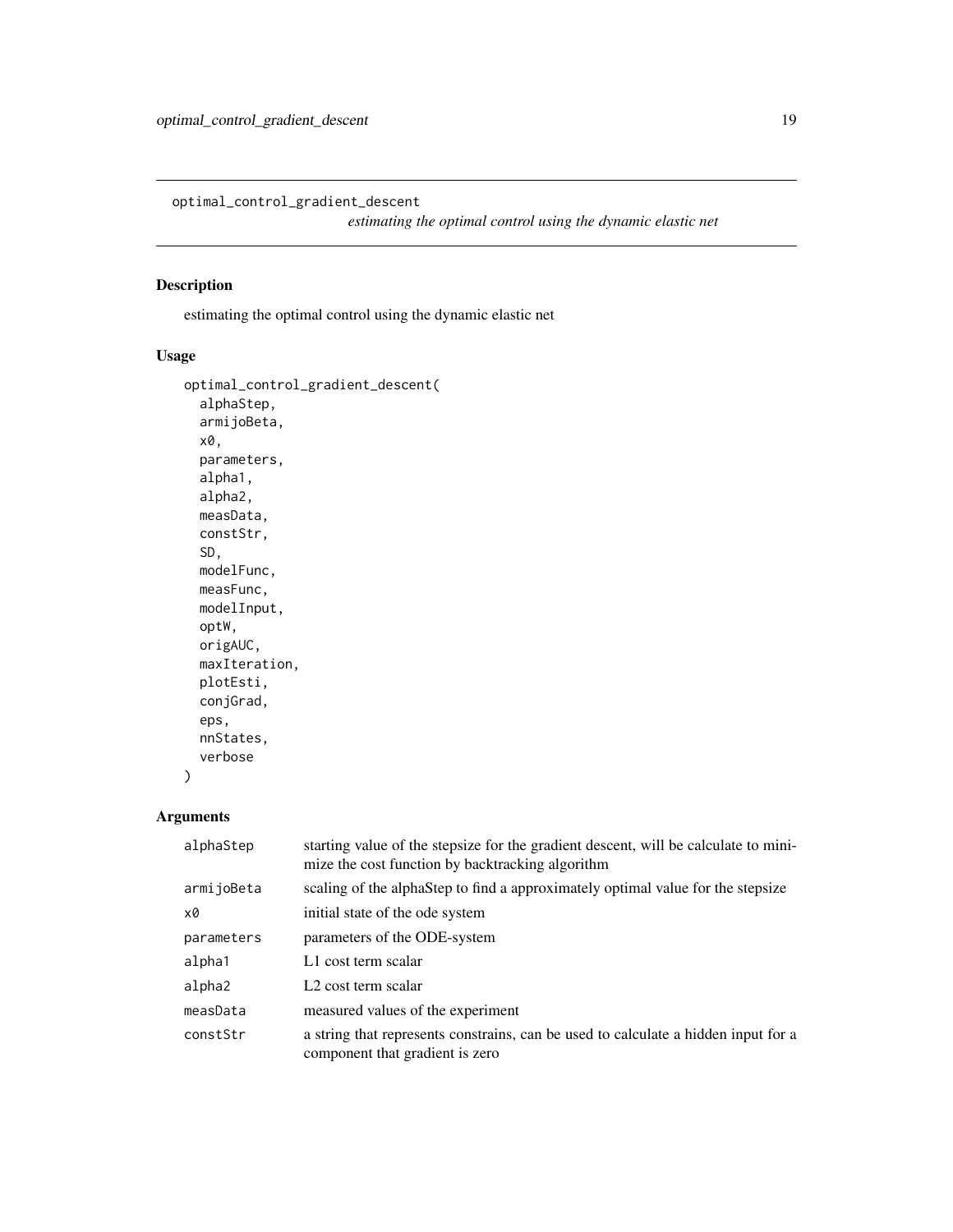<span id="page-19-0"></span>

| <b>SD</b>    | standard deviation of the experiment; leave empty if unknown; matrix should<br>contain the timesteps in the first column |
|--------------|--------------------------------------------------------------------------------------------------------------------------|
| modelFunc    | function that describes the ODE-system of the model                                                                      |
| measFunc     | function that maps the states to the outputs                                                                             |
| modelInput   | an dataset that describes the external input of the system                                                               |
| optW         | vector that indicated at which knots of the network the algorithm should estimate<br>the hidden inputs                   |
| origAUC      | AUCs of the first optimization; only used by the algorithm                                                               |
| maxIteration | a upper bound for the maximal number of iterations                                                                       |
| plotEsti     | boolean that controls of the current estimates should be plotted                                                         |
| conjGrad     | boolean that indicates the usage of conjugate gradient method over the normal<br>steepest descent                        |
| eps          | citeria for stopping the algorithm                                                                                       |
| nnStates     | a bit vector indicating the states that should be non negative                                                           |
| verbose      | Boolean indicating if an output in the console should be created to display the<br>gradient descent steps                |

## Value

A list containing the estimated hidden inputs, the AUCs, the estimated states and resulting measurements and the cost function

outputEstimates *Get the estimated outputs*

## Description

Get the estimated outputs

## Usage

```
outputEstimates(resultsSeeds, ind)
```
## S4 method for signature 'list,numeric' outputEstimates(resultsSeeds, ind)

## S4 method for signature 'list,missing' outputEstimates(resultsSeeds, ind)

```
## S4 method for signature 'resultsSeeds,missing'
outputEstimates(resultsSeeds, ind)
```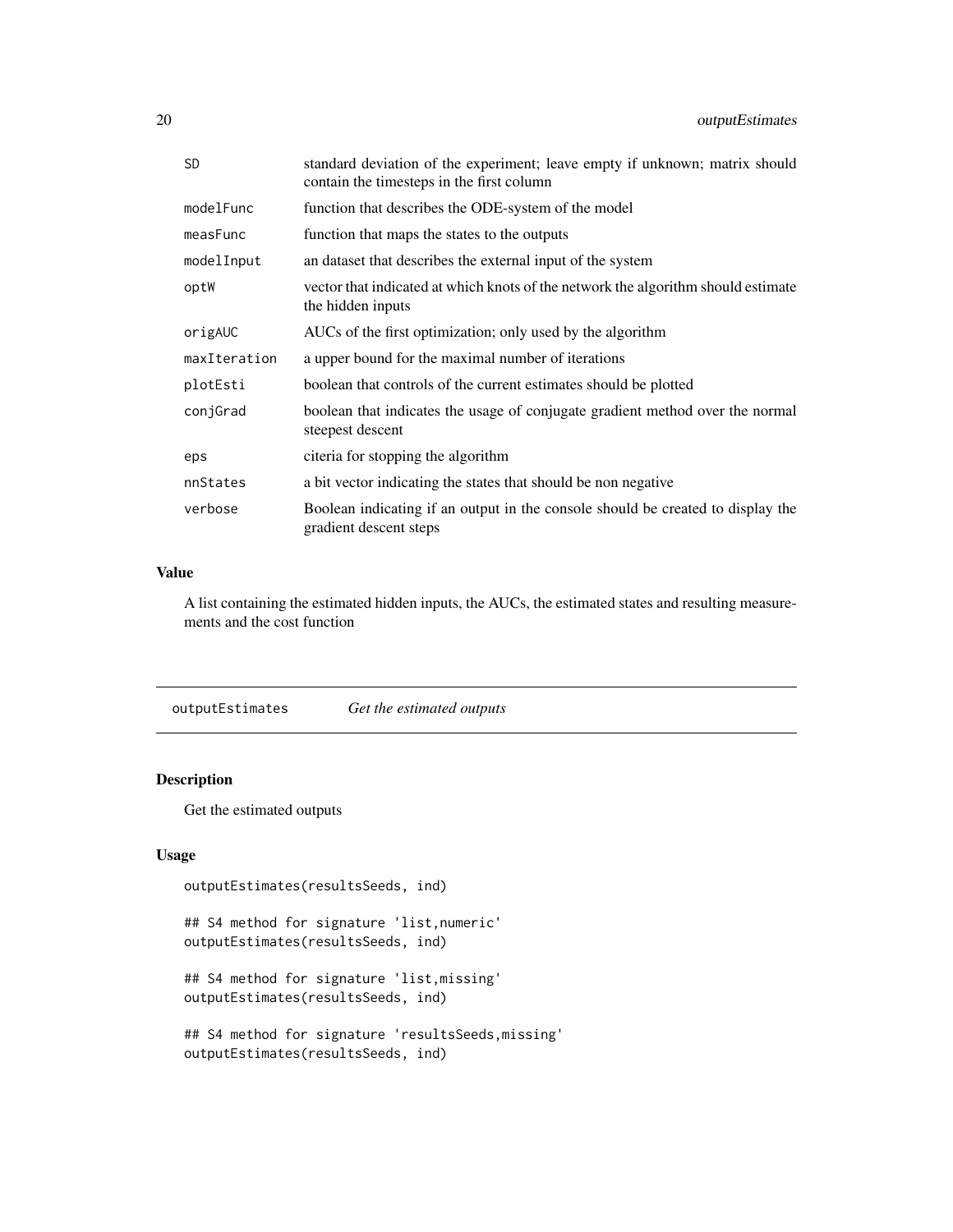#### <span id="page-20-0"></span>Arguments

| resultsSeeds | A object of the class 'results Seeds', which is returned from the algorithms.        |
|--------------|--------------------------------------------------------------------------------------|
| ind          | A numeric indicating the index of a 'results Seeds'-Object in a list. If not set the |
|              | last listed object will be used.                                                     |

## Value

Dafaframe with estimated measurements.

#### Examples

data(uvb\_res)

outputEstimates(res[[2]])

plot,resultsSeeds,missing-method *Plot method for the S4 class resultsSeeds*

## Description

A standardized plot function to display the results of the algorithms. Both algorithms should result in objects of the class resultsSeeds. The results can be plotted using the [plot](#page-0-0)-function.

## Usage

```
## S4 method for signature 'resultsSeeds,missing'
plot(x, y)
```
## Arguments

| an object of type results Seeds or a list of these objects. If a list is given the last<br>entry will be plotted. |
|-------------------------------------------------------------------------------------------------------------------|
| $\ddotsc$                                                                                                         |

#### Value

A list of plots showing the results of the algorithm

## Examples

data(uvb\_res)

plot(res[[2]])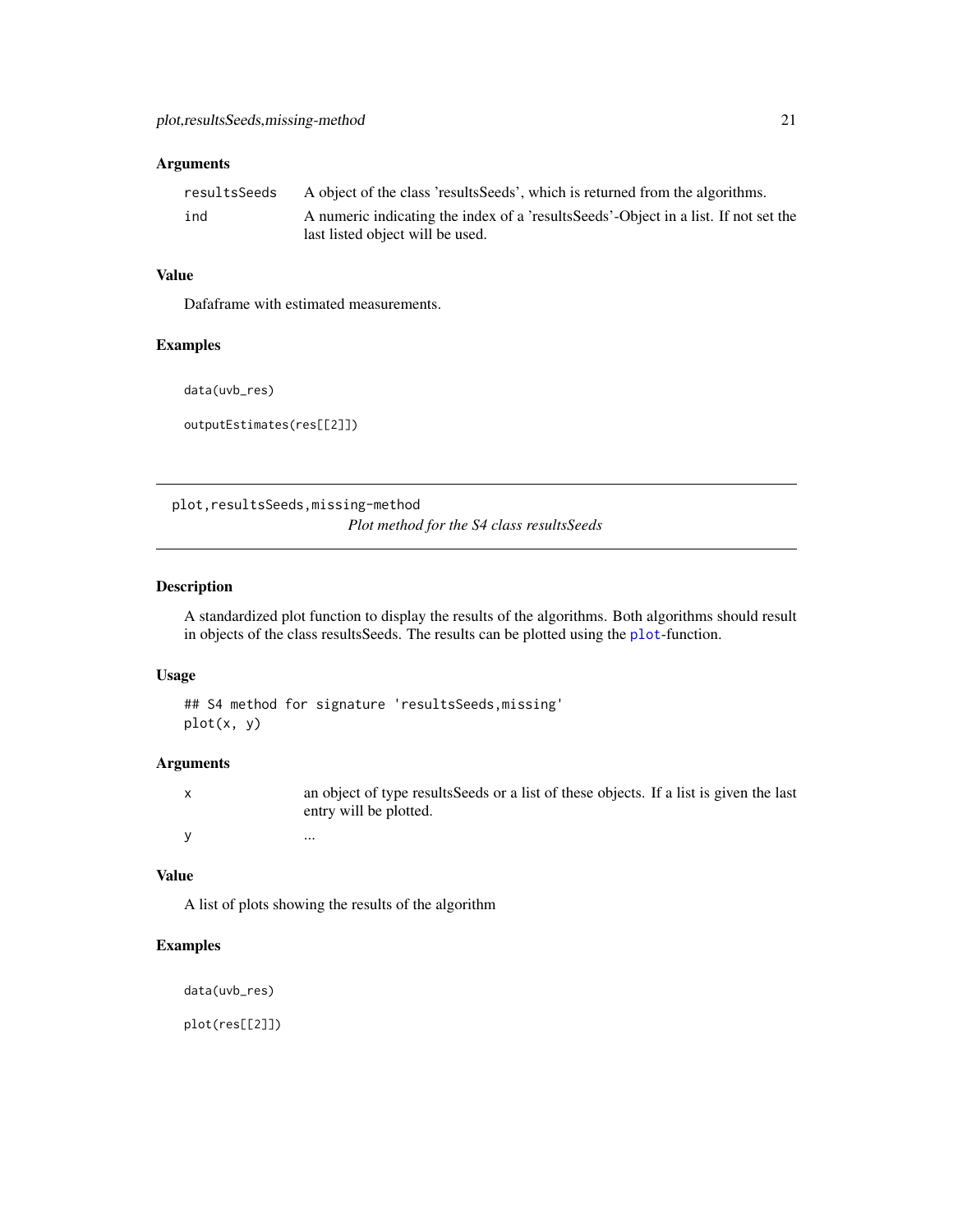<span id="page-21-0"></span>

Create a annotated plot with given state and measurement names. The plots are equal to the output of the normal plot function.

#### Usage

plotAnno(x, stateAnno, measAnno)

## S4 method for signature 'resultsSeeds' plotAnno(x, stateAnno, measAnno)

## S4 method for signature 'list' plotAnno(x, stateAnno, measAnno)

#### Arguments

| X         | an object of type results Seeds which contains the results of the algorithms |
|-----------|------------------------------------------------------------------------------|
| stateAnno | a character vector describing the names of the states                        |
| measAnno  | a character vector describing the names of the measurements                  |

#### Value

Plots of the results with the provided annotation

## Examples

data(uvb\_res)

```
statesAnno <- c("x1", "x2", "x3", "x4", "x5", "x6", "x7", "x8", "x9", "x10", "x11", "x12", "x13")
measurAnno <- c("y1", "y2", "y3", "y4", "y5")
```

```
plotAnno(res[[2]], stateAnno = statesAnno, measAnno = measurAnno)
```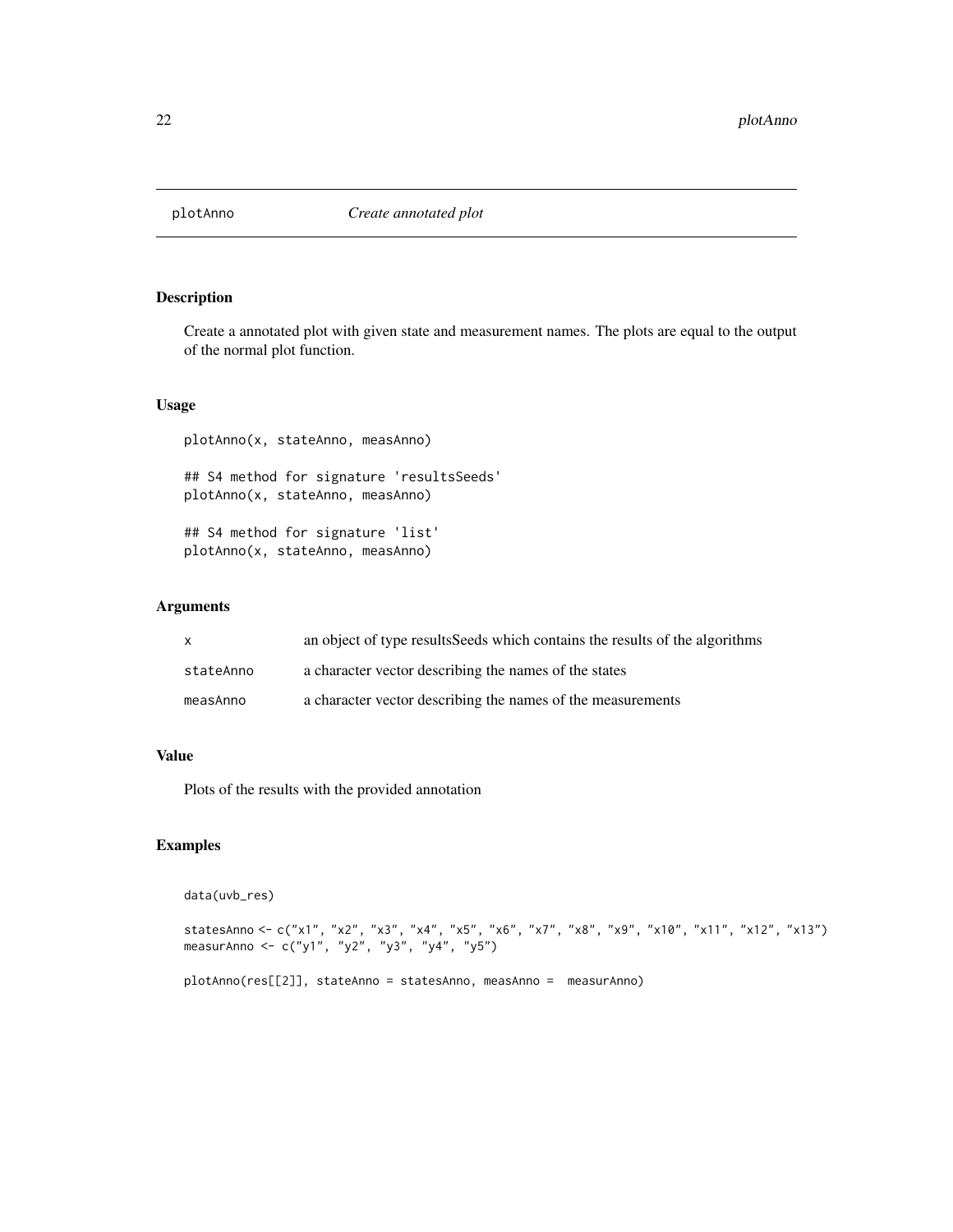<span id="page-22-0"></span>print,resultsSeeds-method

*A default printing function for the resultsSeeds class*

## Description

This function overwrites the default print function and is used for objects of the class resultsSeeds. The print function gives the basic information about the results seeds object. The default printout is the estimated states and the calculated hidden inputs

## Usage

```
## S4 method for signature 'resultsSeeds'
print(x)
```
#### Arguments

x an object of the class resultsSeeds

#### Value

Returns a short summary of the important results

#### Examples

data(ubv\_res)

plot(res[[2]])

res *Results from the uvb dataset for examples*

## Description

Data from running the estimation of hidden inputs from the UVB-G Protein demo. This data is used for demonstration the different functions of the package

#### Usage

data(uvb\_res)

#### Format

An object of class list of length 2.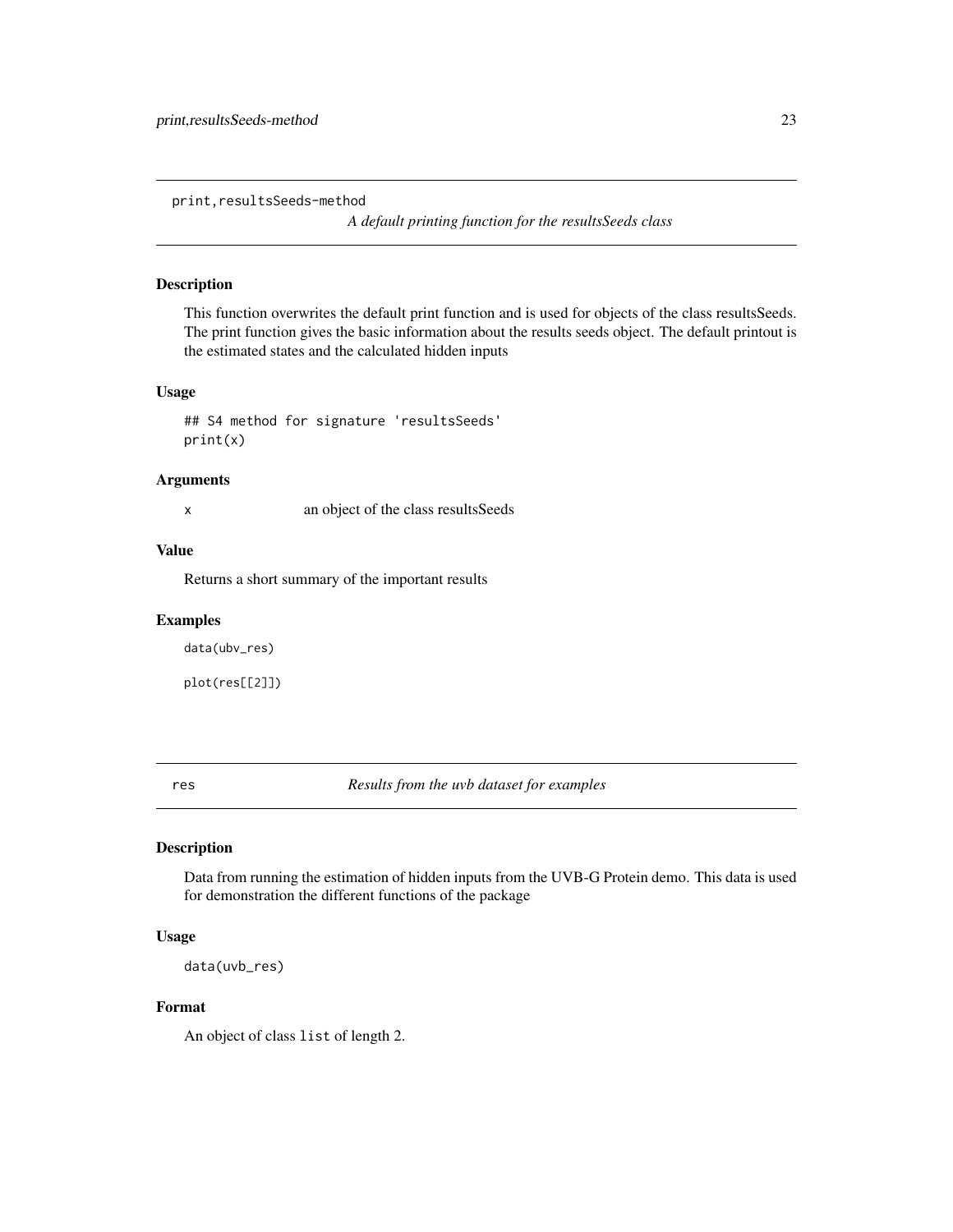<span id="page-23-0"></span>resultsSeeds-class *Results Class for the Algorithms*

#### Description

A S4 class that collects the results of the two algorithms. The class also is equipped with functions for easily plotting and extracting the different results.

## Value

A object of class resultsSeeds collecting all the results of the algorithm

## Slots

stateNominal data.frame containing the states of the nominal model stateEstimates data.frame containing the state estimates stateUnscertainLower lower bound of the estimated states as calculated by the baysian method stateUnscertainUpper upper bound of the estimated states as calculated by the baysian method hiddenInputEstimates estimated hidden input hiddenInputUncertainLower lower bounds of the estimated hidden inputs hiddenInputUncertainUpper upper bounds of the estimated hidden inputs outputEstimates estimated measurements resulting from the control of the hidden inputs outputEstimatesUncLower lower bound of the confidence bands of the estimated output outputEstimatesUncUpper upper bound of the confidence bands of the estimated output Data the given measurements DataError standard deviation of the given measurements

setInitState *Set the vector with the initial (state) values*

#### **Description**

Set the vector with the initial (state) values

#### Usage

```
setInitState(odeModel, y)
## S4 method for signature 'odeModel'
setInitState(odeModel, y)
```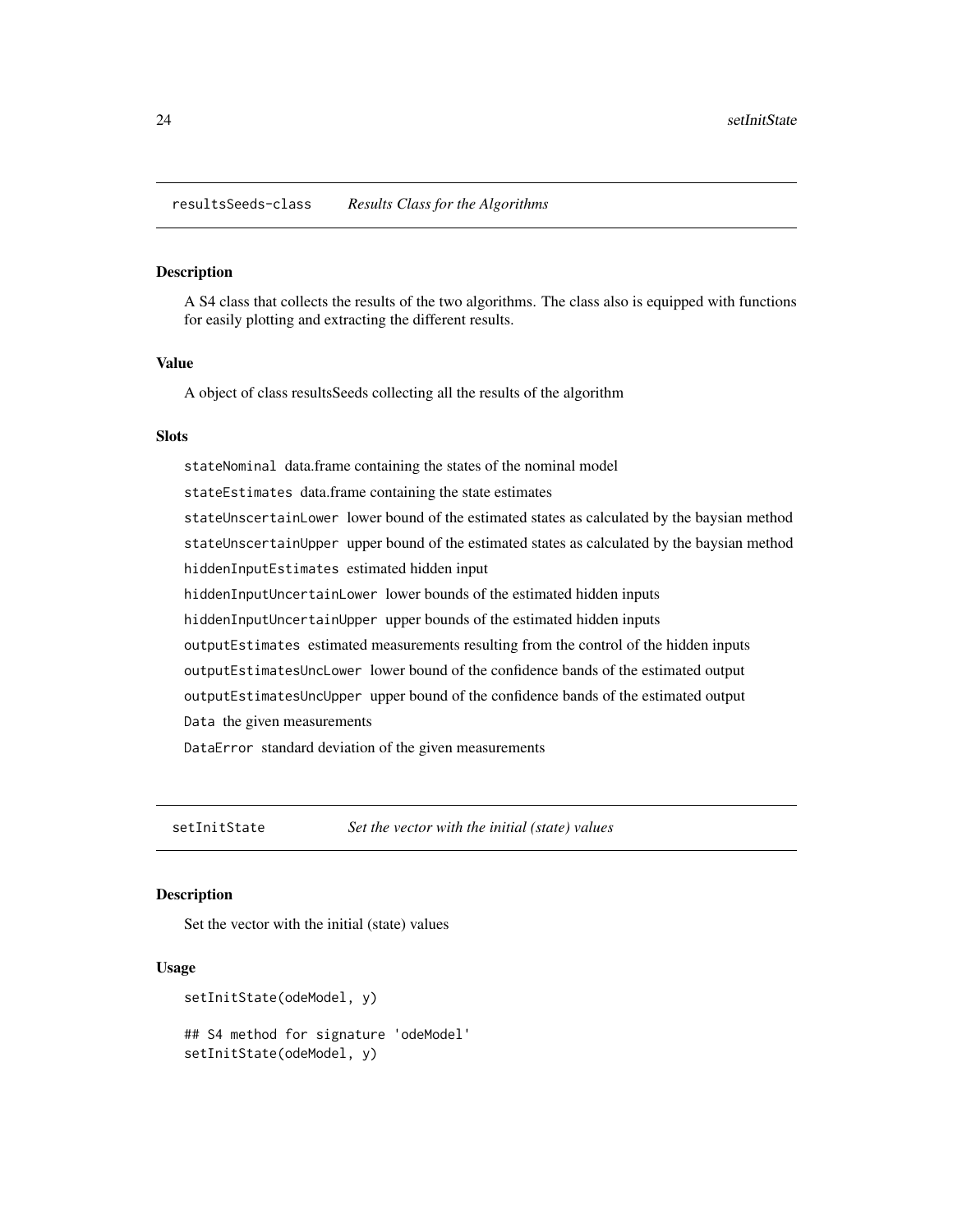#### <span id="page-24-0"></span>setInput 25

## Arguments

| odeModel | an object of the class odeModel |
|----------|---------------------------------|
| <b>V</b> | vector with the initial values  |

## Value

an object of odeModel

## Examples

data("uvbModel")

 $x0 = c(0.2, 10, 2, 0, 0, 20, 0, 0, 0, 4.2, 0.25, 20, 0)$ 

newModel <- setInitState(uvbModel, y = x0)

setInput *Set the inputs of the model.* 

## Description

It the model has an input it can be set with this function. The inputs should be a dataframe, where the first column is the timesteps of the inputs in the second column.

#### Usage

```
setInput(odeModel, input)
## S4 method for signature 'odeModel'
setInput(odeModel, input)
```
## Arguments

| odeModel | an object of the class model Class                |
|----------|---------------------------------------------------|
| input    | function describing the ode equation of the model |

## Value

an object of odeModel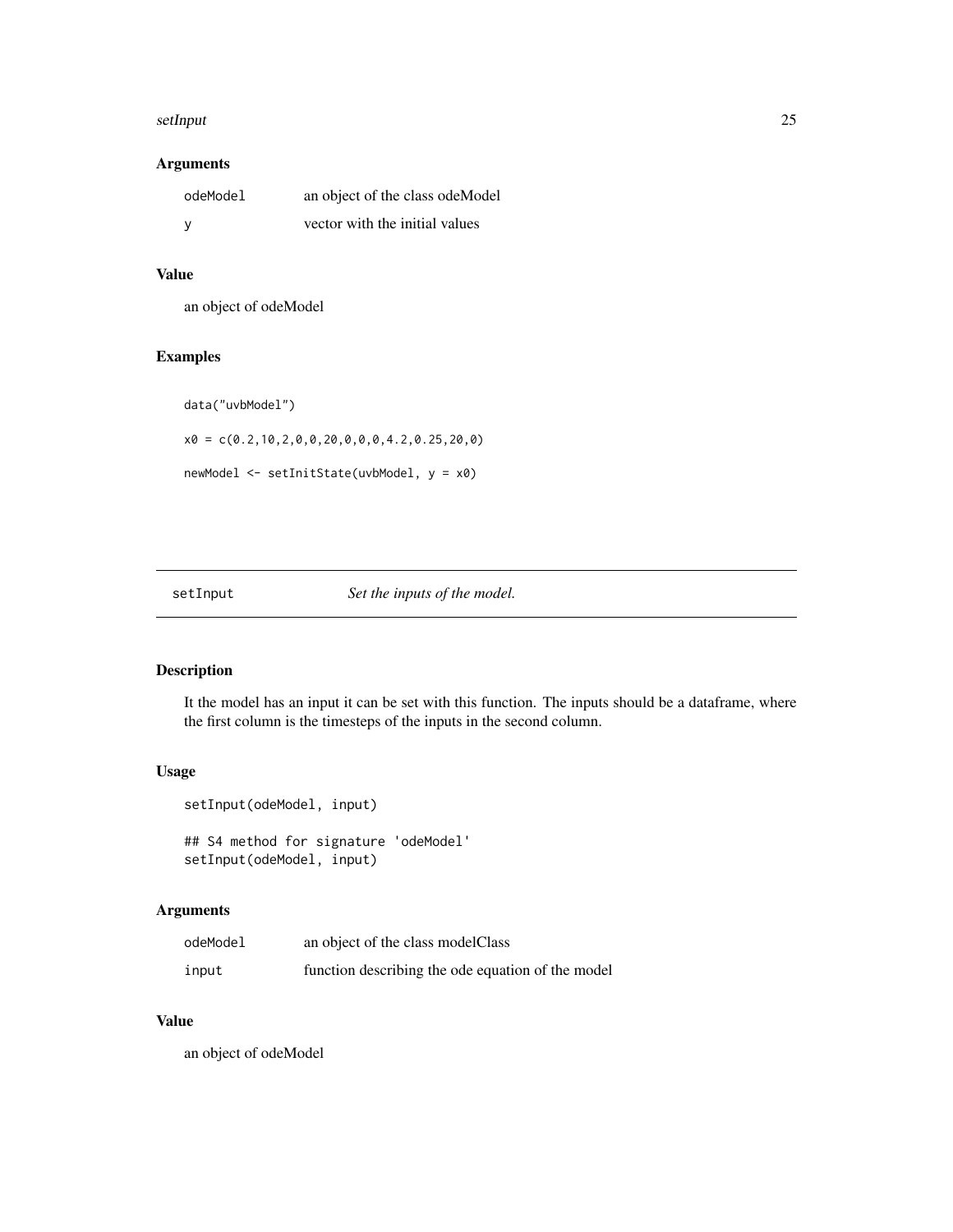## Examples

```
data("uvbModel")
model_times <- uvbModel@times
input <- rep(0,length(model_times))
input\_Dataframe \leftarrow data frame(t = model\_times, u = input)newModel <- setInput(odeModel = uvbModel,input = input_Dataframe)
```
#### setMeas *set measurements of the model*

### Description

The odeModel object stores all important information. Measurements of the objects can be set directly by adressing the slot, or with this function.

## Usage

```
setMeas(odeModel, meas)
```
## S4 method for signature 'odeModel' setMeas(odeModel, meas)

#### Arguments

| odeModel | an object of the class odeModel                                            |
|----------|----------------------------------------------------------------------------|
| meas     | measurements of the model, a matrix with measurements of the model and the |
|          | corresponding time values                                                  |

## Value

an object of odeModel

## Examples

```
data(uvbData)
data(uvbModel)
measurements <- uvbData[,1:6]
newModel <- setMeas(odeModel = uvbModel, meas = measurements)
```
<span id="page-25-0"></span>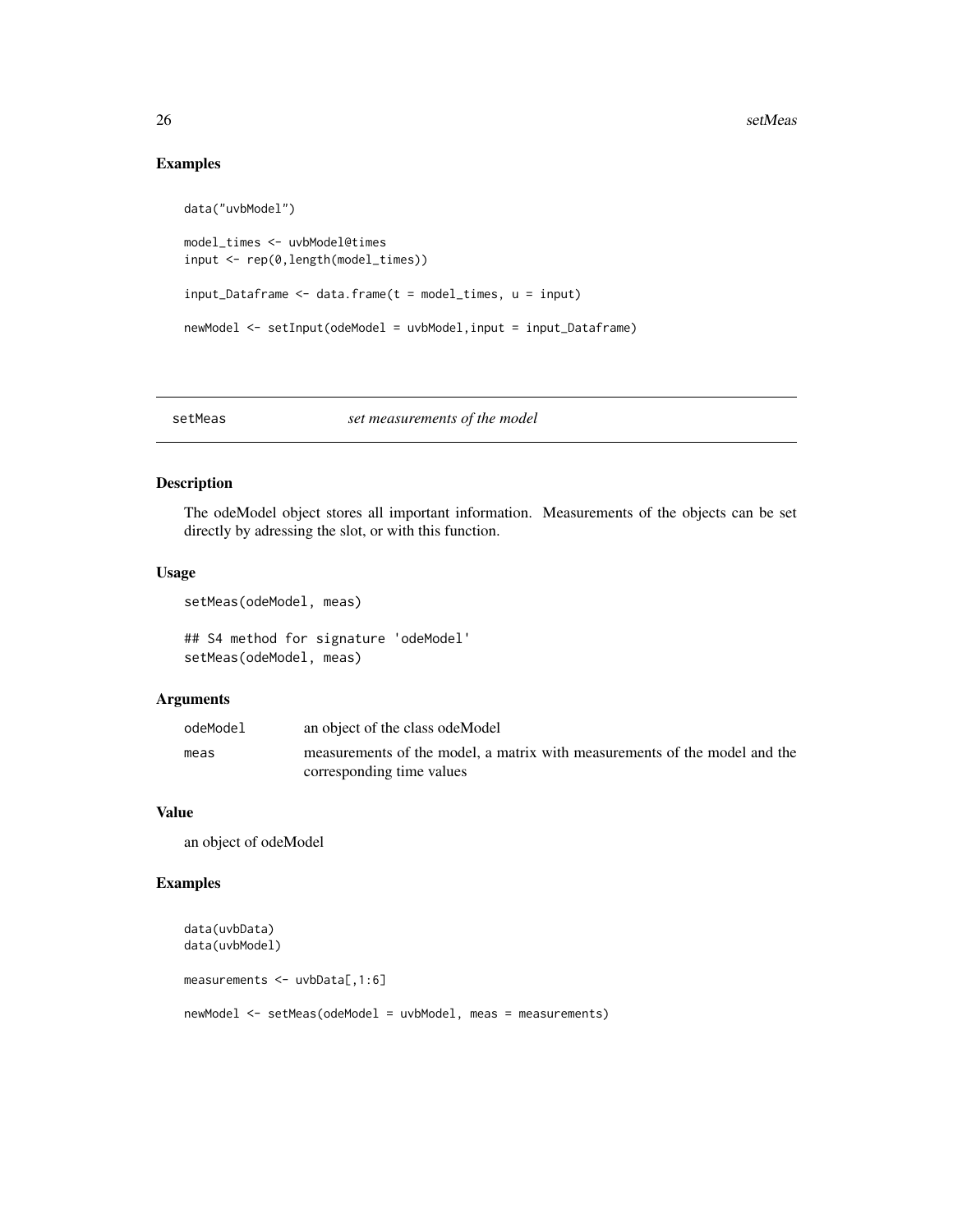<span id="page-26-0"></span>

For a given model a measurement equation can be set. If no measurement function is set the states become the output of the system. The function should be defined as in the example below.

#### Usage

setMeasFunc(odeModel, measFunc, custom)

## S4 method for signature 'odeModel, `function`, missing' setMeasFunc(odeModel, measFunc, custom)

## S4 method for signature 'odeModel, 'function', logical' setMeasFunc(odeModel, measFunc, custom)

## Arguments

| odeModel | an object of the class ode Model                                          |
|----------|---------------------------------------------------------------------------|
| measFunc | measurement function of the model. Has to be a R functions.               |
| custom   | custom indexing for the measurement function (used by the baysian method) |

#### Value

an object of odeModel

## Examples

```
data("uvbModel")
uvbMeasure \leq function(x) {
 y1 = 2*x[, 5] + x[, 4] + x[, 8]y2 = 2*x[, 5] + 2* x[, 3] + x[, 1]y3 = x[, 6]y4 = x[, 11]y5 = x[, 4]return(cbind(y1,y2,y3,y4,y5))
 }
newModel <- setMeasFunc(odeModel = uvbModel, measFunc = uvbMeasure)
```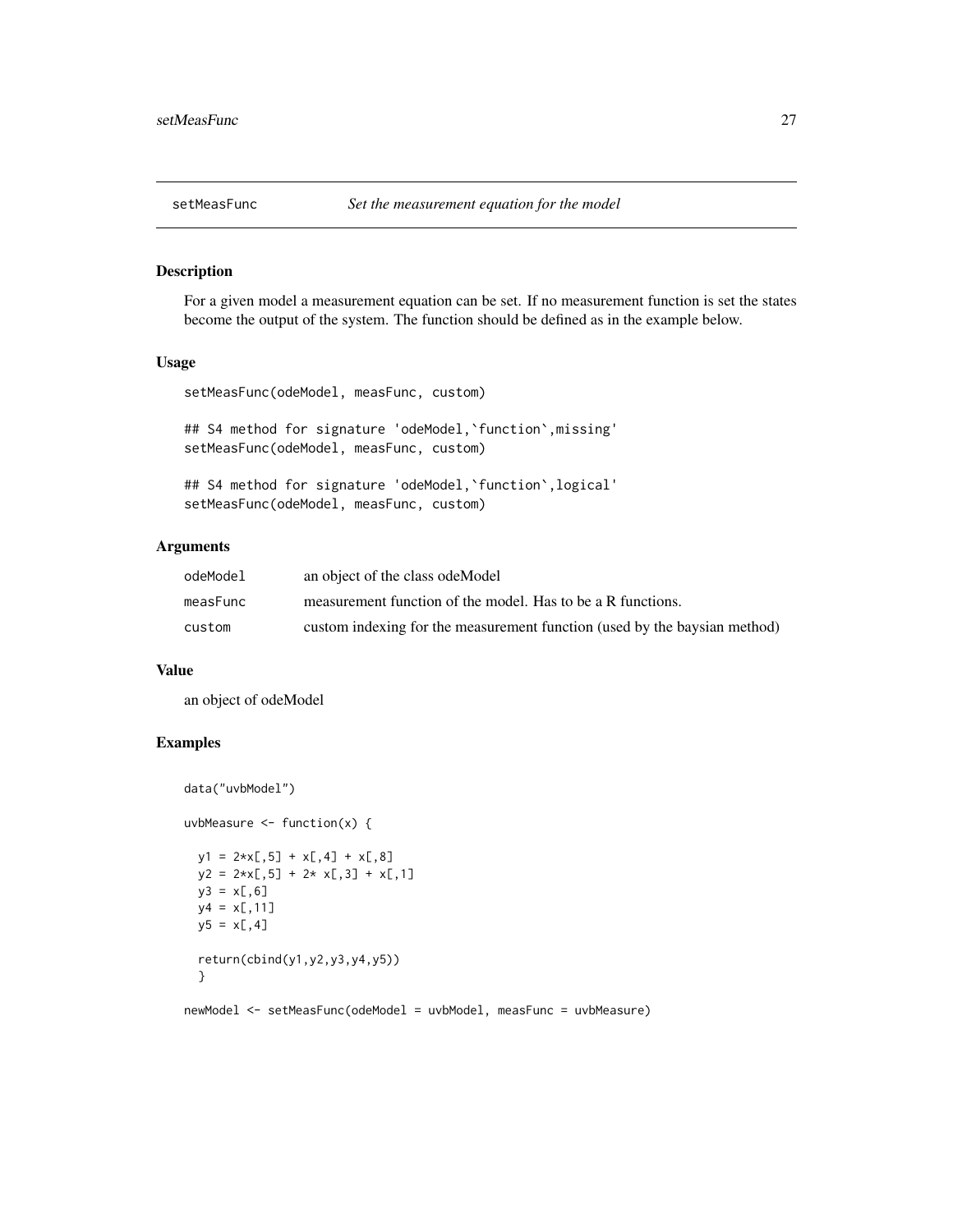<span id="page-27-0"></span>setModelEquation *Set the model equation*

#### Description

Set the model equation of the system in an odeModel object. Has to be a function that can be used with the deSolve package.

#### Usage

```
setModelEquation(odeModel, func)
```

```
## S4 method for signature 'odeModel'
setModelEquation(odeModel, func)
```
#### Arguments

| odeModel | an object of the class ode Model                  |
|----------|---------------------------------------------------|
| func     | function describing the ode equation of the model |

#### Value

an object of odeModel

#### Examples

data("uvbModel")

```
uvbModelEq <- function(t,x,parameters) {
 with (as.list(parameters),{
    dx1 = ((-2) * ((ka1 * (x[1]^2))^ * (x[4]^2))^ - (kd1 * x[5])) +(-2) * ((ka2 * (x[1]^2))^ * x[2]) - (kd2 * x[3])) +((ks1 * ((1) + (uv * n3 * (x[11] + fhy3_s)))) -(kdr1 * ((1) + (n1 * uv)) * x[1]))dx2 = ((-1) * ((ka2*(x[1]^2))^ * x[2]) - (kd2 * x[3])) +(-1) * ((ka4 * x[2] * x[12]) - (kd4 * x[13]))dx3 = (((ka2 * (x[1]^2)^ * x[2]) - (kd2 * x[3]))dx4 = ((-2) * (k1*(x[4]^2))^ + (2) * (k2 * x[6]) +(-2) * ((ka1 * (x[1]^2))^* (x[4]^2)) - (kd1 * x[5])) +(-1)* (ka3 * x[4] *x[7]))
    dx5 = ((\text{ka1} \times (\text{x}[1]^2)^* \times (\text{x}[4]^2))^2 - (\text{kd1} \times \text{x}[5]))dx6 = ((-1) * (k2 * x[6]) + (k1 * (x[4]^2))^+(kd3 * (x[8]^2)^))dx7 = ((-1) * (ka3 * x[4] * x[7]) + ((ks2 * ((1) + (uv * x[5])))(kdr2 * x[7])) + (2) * (kd3 * (x[8]^2))dx8 = ((-2) * (kd3 * x[8]^2) + (ka3 * x[4] * x[7]))dx9 = 0dx10 = 0dx11 = (((ks3 * ((1) + (n2 * uv))) - (kdr3 * (((x[3] / (kdr3a + x[3])) +
```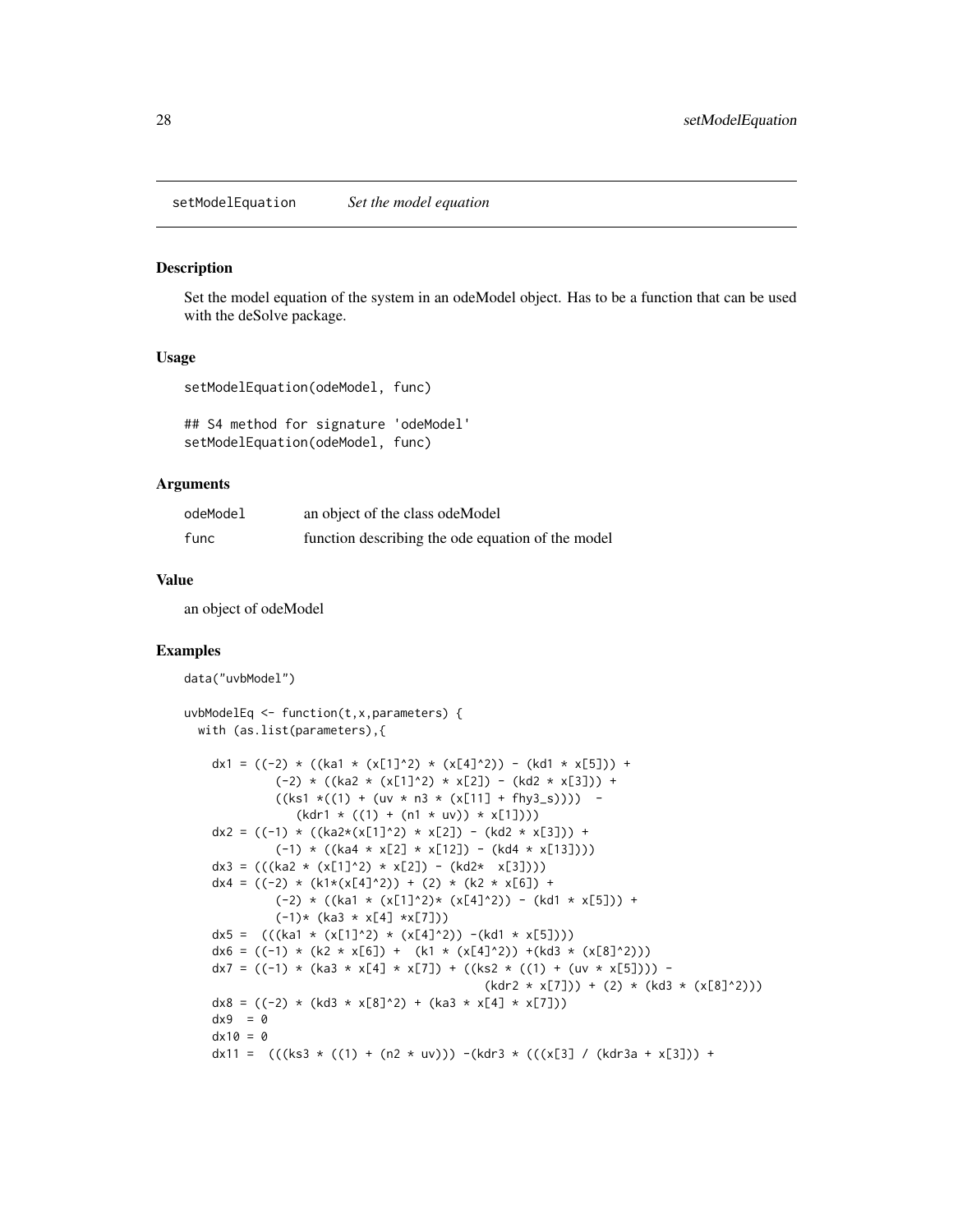#### <span id="page-28-0"></span>setParms 29

```
(x[13] / (kdr3b + x[13])) - (x[5] / (ksr + x[5]))) * (x[11]))dx12 = ((-1) * (ka4 * x[2] * x[12]) + (kd4 * x[13]))dx13 =((ka4 * x[2] * x[12]) - (kd4 * x[13]))
 list(c(dx1,dx2,dx3,dx4,dx5,dx6,dx7,dx8,dx9,dx10,dx11,dx12,dx13))
})
```
setModelEquation(uvbModel,uvbModelEq)

}

#### setParms *Set the model parameters*

#### Description

A method to set the model parameters of an odeModel object.

#### Usage

```
setParms(odeModel, parms)
```
## S4 method for signature 'odeModel,numeric' setParms(odeModel, parms)

## Arguments

| odeModel | an object of the class ode Model                |
|----------|-------------------------------------------------|
| parms    | a vector containing the parameters of the model |

## Value

an object of odeModel

## Examples

```
data("uvbModel")
```

```
newParas <- c( ks1=0.23,
ks2=4.0526,
kdr1=0.1,
kdr2=0.2118,
k1=0.0043,
k2=161.62,
ka1=0.0372,
ka2=0.0611,
ka3=4.7207,
kd1=94.3524,
kd2=50.6973,
```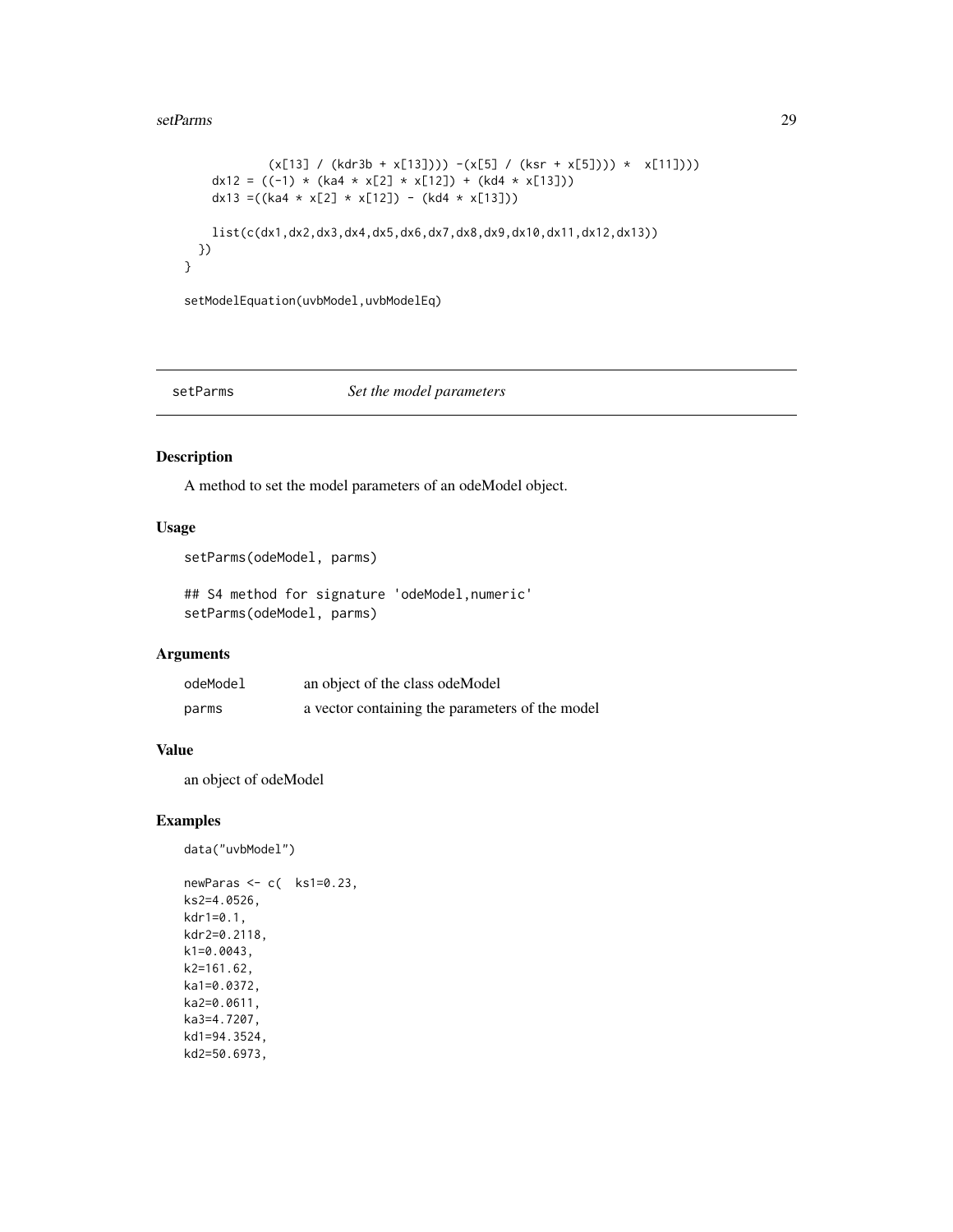```
kd3=0.5508,
ks3=0.4397,
kdr3=1.246,
uv=1,
ka4=10.1285,
kd4=1.1999,
n1=3,n2=2,
n3=3.5,
kdr3a=0.9735,
kdr3b=0.406,
ksr=0.7537,
fhy3_s=5)
newModel <- setParms(odeModel = uvbModel, parms = newParas)
```
setSd *Set the standard deviation of the measurements*

## Description

With multiple measurements a standard deviation can be calculated for every point of measurement. The standard deviation is used to weigh the estimated data points in the cost function.

#### Usage

setSd(odeModel, sd) ## S4 method for signature 'odeModel' setSd(odeModel, sd)

## Arguments

| odeModel | an object of the class odeModel                           |
|----------|-----------------------------------------------------------|
| sd       | a matrix with the standard deviations of the measurements |

#### Value

an object of odeModel

## Examples

```
data(uvbData)
data(uvbModel)
```
sd\_uvb <- uvbData[,7:11]

<span id="page-29-0"></span>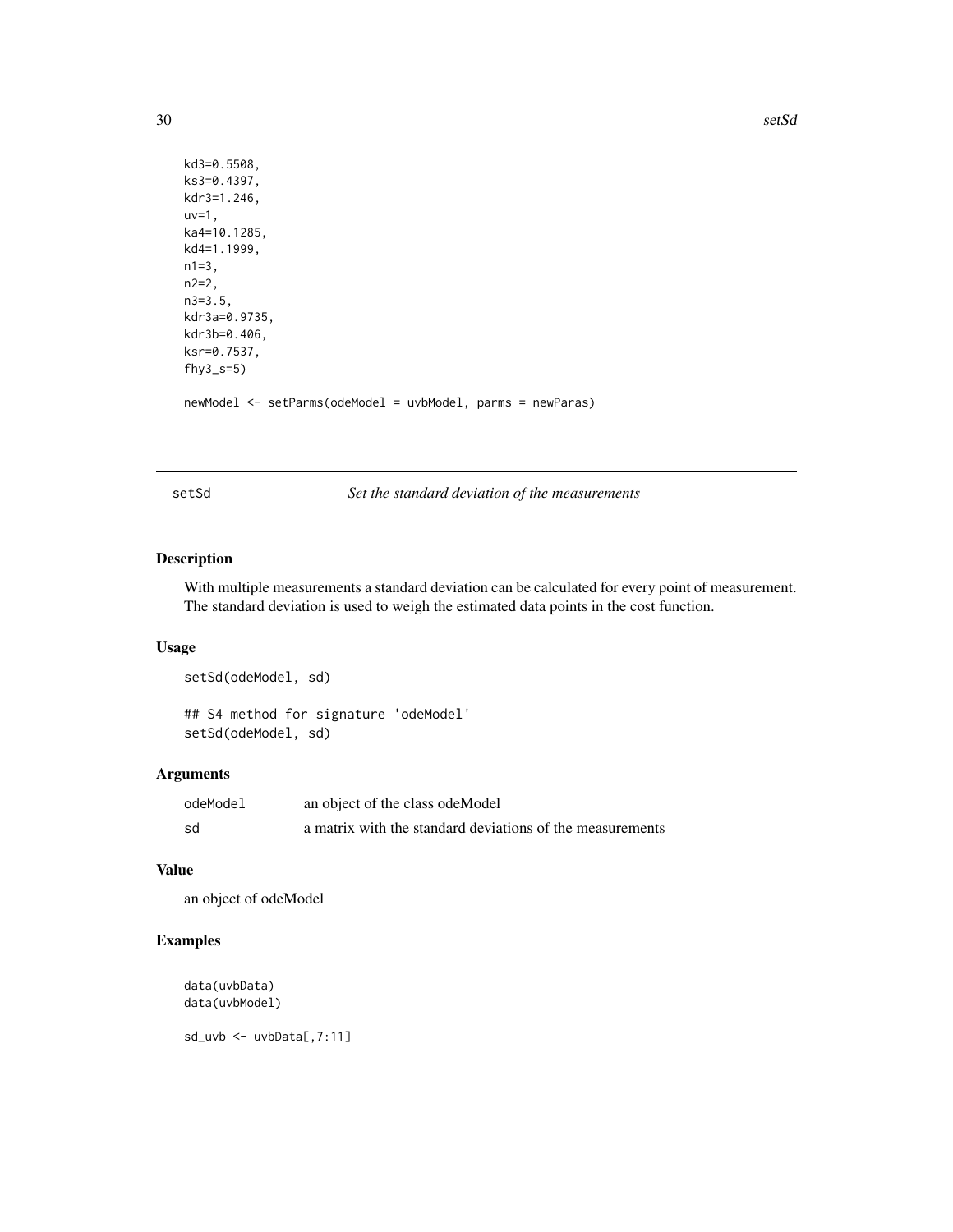#### <span id="page-30-0"></span>SETTINGS 31

newModel <- setSd(odeModel = uvbModel, sd = sd\_uvb)

SETTINGS *Automatic Calculation of optimal Initial Parameters*

## Description

Implemented according to Engelhardt et al. 2017.

## Usage

```
SETTINGS(
 VARIANCE,
 N,
 BETA_LAMDBA,
 alphainit,
 betainit,
 R = c(1000, 1000),ROH = c(10, 10))
```
## Arguments

| VARIANCE    | standard error of the observed stat dynamics (per time point) |
|-------------|---------------------------------------------------------------|
| N           | number of system states                                       |
| BETA_LAMDBA | meme tuning parameter (weighting of observed states)          |
| alphainit   | meme tuning parameter (weighting of observed states)          |
| betainit    | meme tuning parameter (weighting of observed states)          |
| R           | mcmc tuning parameter                                         |
| <b>ROH</b>  | mcmc tuning parameter                                         |

## Details

The function can be replaced by an user defined version if necessary.

## Value

A list of optimal initial parameters; i.e. R, Roh, Alpha, Beta, Tau, Lambda1, Lambda2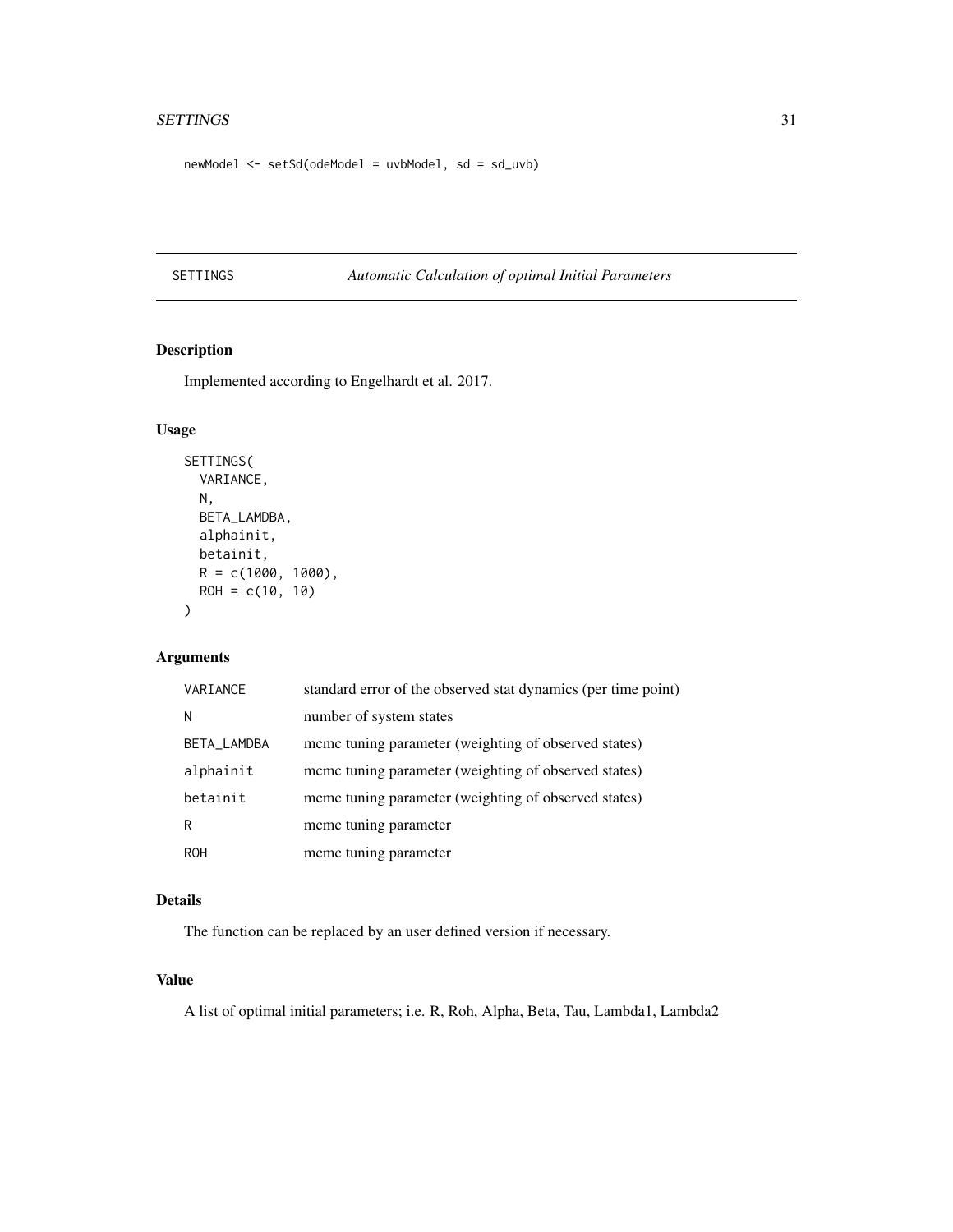<span id="page-31-0"></span>

A data frame containing simulated values of the UVB Signaling pathway. The error of the system is synthetic and is added to the states x3 and x11. The model is taken from the works of Ouyang et al. <https://doi.org/10.1073/pnas.1412050111>

#### Usage

uvbData

## Format

An object of class data. frame with 8 rows and 11 columns.

## Details

A data frame with 8 rows and 11 columns

- t time in fractions of an hour
- y1 total amounts of UVR8 monomers
- y2 total amounts of COP1 monomers
- y3 total amounts of UVR8 dimers
- y4 concentration of elongated hypocotyl 5 (HY5) protein
- y5 concentration measured of UVR8 monomers
- y1std standard deviation of the first measurement
- y2std standard deviation of the second measurement
- y3std standard deviation of the third measurement
- y4std standard deviation of the fourth measurement
- y5std standard deviation of the fifth measurement

#### Source

<https://doi.org/10.1073/pnas.1412050111>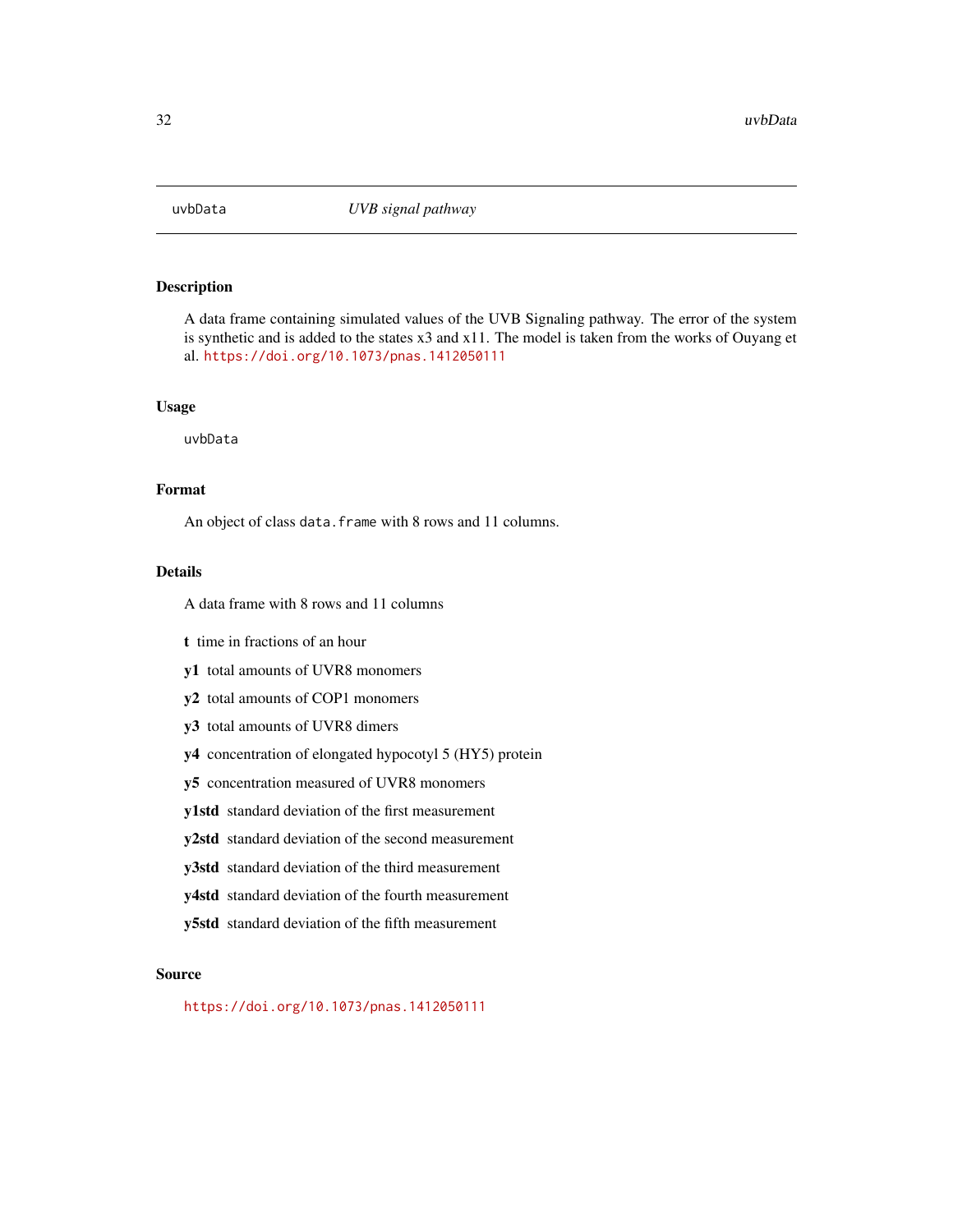<span id="page-32-0"></span>

Object is used for demonstrating the functions of the odeModel Class. It is used in the demos for the uvb signaling pathway.

## Usage

data(uvbModel)

#### Format

An object of class odeModel of length 1.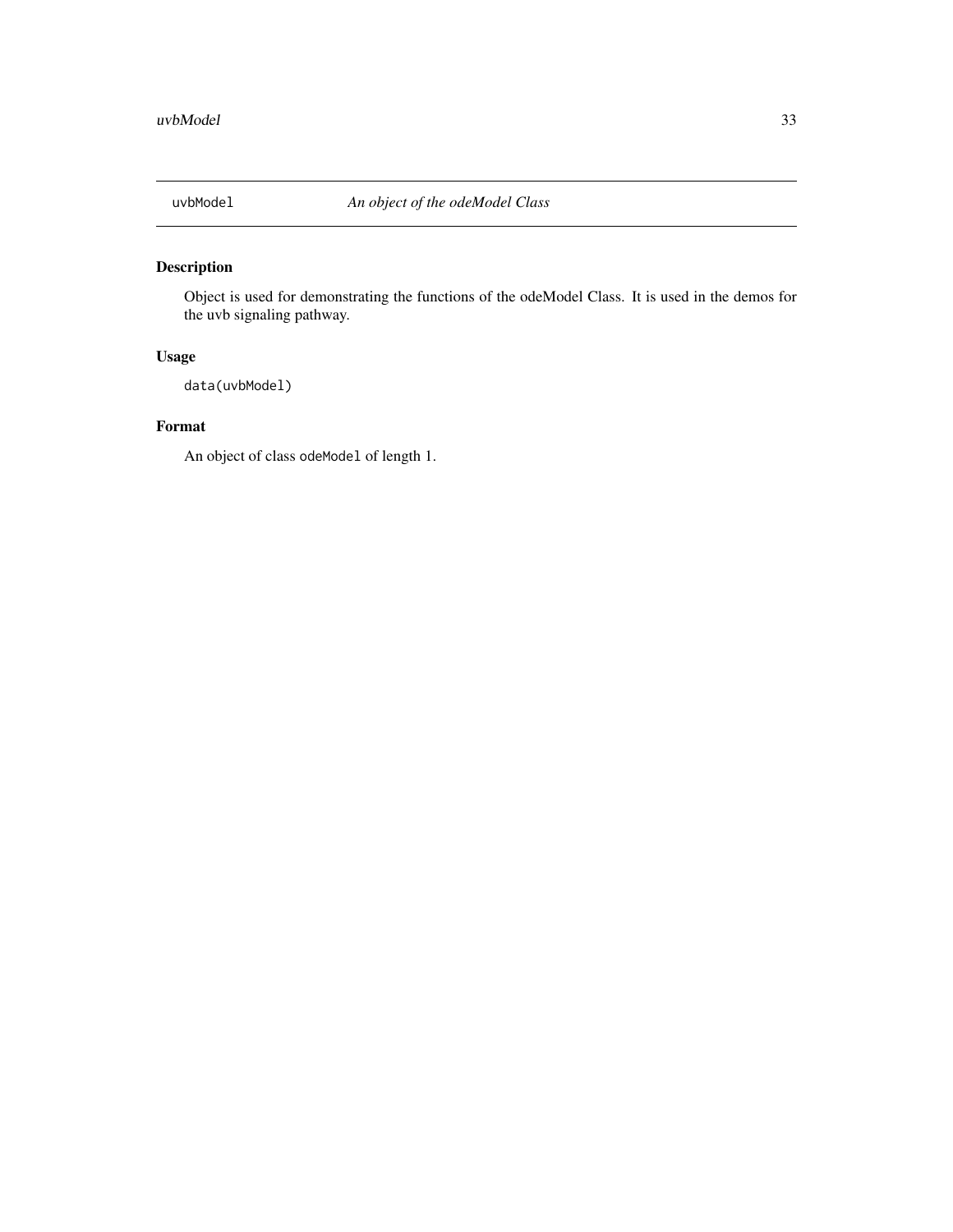# <span id="page-33-0"></span>Index

∗ datasets

```
16
    res, 23
    uvbData, 32
    uvbModel, 33
BDEN, 3, 4
confidenceBands, 6
confidenceBands,list,character,missing-method
odeEquations-class, 17
        (confidenceBands), 6
confidenceBands,list,character,numeric-method
odeModel (odeModel-class), 18
        (confidenceBands), 6
confidenceBands,resultsSeeds,character,missingP#etAbd19
        (confidenceBands), 6
createCompModel, 7
DEN, 3, 7
Deriv, 3
estiStates, 10
estiStates,list,missing-method
        (estiStates), 10
estiStates,list,numeric-method
        (estiStates), 10
estiStates,resultsSeeds,missing-method
        (estiStates), 10
GIBBS_update, 11
hiddenInputs, 12
hiddenInputs,list,missing-method
        (hiddenInputs), 12
hiddenInputs,list,numeric-method
        (hiddenInputs), 12
hiddenInputs,resultsSeeds,missing-method
        (hiddenInputs), 12
importSBML, 12
                                             Model, 16
                                             nominalSol, 16
                                             nominalSol,odeModel-method
                                                     (nominalSol), 16
                                             ode, 3, 7
                                             odeEquations (odeEquations-class), 17
                                             odeModel, 8
                                             odeModel-class, 18
                                             outputEstimates, 20
                                             outputEstimates,list,missing-method
                                                     (outputEstimates), 20
                                             outputEstimates,list,numeric-method
                                                     (outputEstimates), 20
                                             outputEstimates,resultsSeeds,missing-method
                                                     (outputEstimates), 20
                                             plot, 21
                                             21
                                             plotAnno, 22
                                             plotAnno,list-method (plotAnno), 22
                                             plotAnno,resultsSeeds-method
                                                     (plotAnno), 22
                                             print,resultsSeeds
                                                     (print,resultsSeeds-method), 23
                                             23
                                             res, 23
                                             resultsSeeds (resultsSeeds-class), 24
                                             resultsSeeds-class, 24
                                             seeds (seeds-package), 3
                                             seeds-package, 3
                                             setInitState, 24
                                             setInitState,odeModel-method
```
MCMC\_component, [14](#page-13-0)

LOGLIKELIHOOD\_func, [13](#page-12-0)

*(*setInitState*)*, [24](#page-23-0)